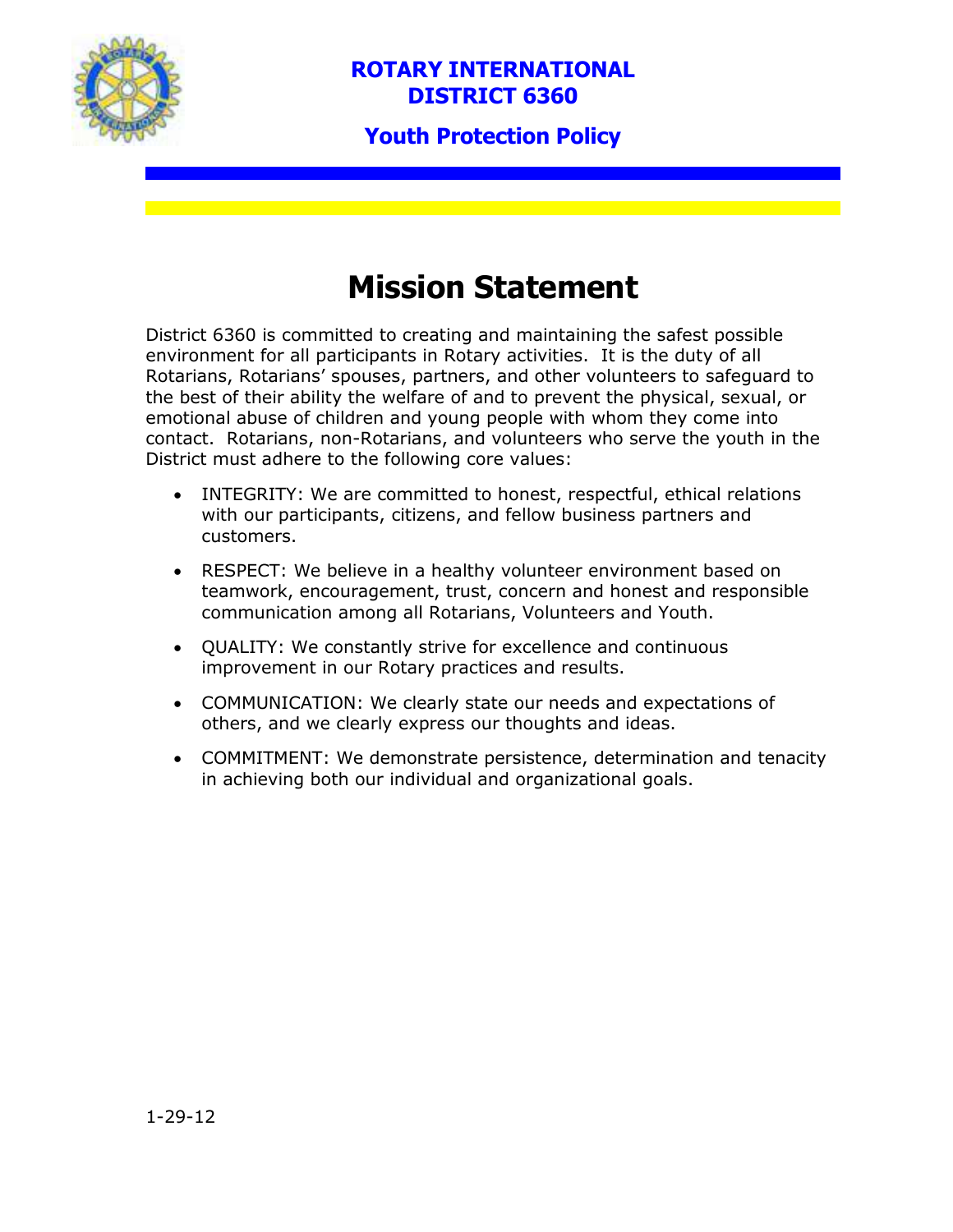# **I. Policy**

# **A. Volunteer Selection and Screening**

**All** volunteers interested in participating in any District Youth Service Program shall meet, understand, and comply with this policy for working with youth participating in such programs.

# **B. Training**

District 6360 shall provide abuse and harassment prevention training to all District Youth Service Program Volunteers. Training sessions shall be provided in accordance with established training policies and guidelines. In addition, youth participating in District Youth Service Programs shall be made aware of channels for reporting inappropriate behavior.

# **C. Allegation Reporting**

District 6360 is committed to protecting the safety and wellbeing of all District Youth Service Program participants. District 6360 shall not tolerate any abuse or harassment of program participants. All allegations of abuse or harassment will be taken seriously.

# **D. Investigation**

District 6360 shall investigate each allegation of abuse and harassment thoroughly and in a timely fashion. District 6360 shall cooperate with all law enforcement, child protective services agencies, and legal investigation and shall only conduct its own independent investigation such that it does not interfere with other investigations.

## **E. Club and Member Compliance**

All Rotary Clubs, Rotarians, and Non-Rotarian volunteers within District 6360 that participate in District Youth Services Programs shall comply with the District Youth Protection Policies and Procedures.

# **II. Definitions**

## **A. Rotary International**

Rotary International (RI) is the association of Rotary clubs throughout the world. Rotary is an organization of business, professional, and community leaders united worldwide who provide humanitarian service, encourage high ethical standards in all vocations, and help build goodwill and peace in the world. (Manual of Procedure, 2010, Pg. 57)

# **B. District 6360**

Rotary District 6360 is a geographical area in which Rotary clubs are linked for administrative purposes. The activities and organization of a Rotary district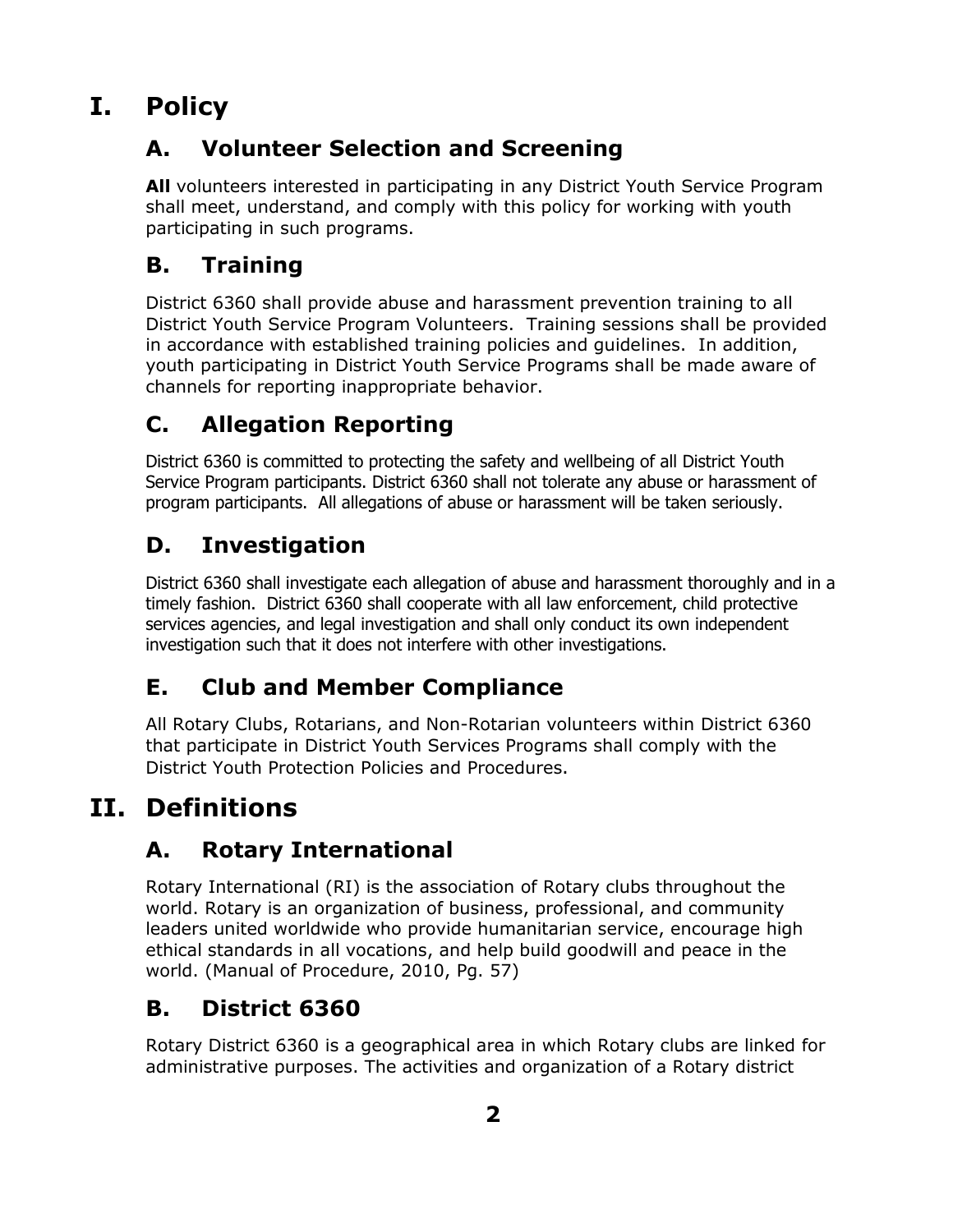exist solely to help the individual Rotary club advance the Object of Rotary. (Manual of Procedure, 2010, Pg. 27)

## **C. Rotary Club**

A Rotary club is a member of Rotary International organized and existing in accordance with the RI Constitution and Bylaws. (Manual of Procedure, 2010, Page 3)

# **D. Volunteer**

A Volunteer is any adult involved with a District Youth Service Program who has regular interaction with youth, either supervised or unsupervised. This includes, but is not limited to: District Interact Committee members, club and district Youth Exchange officers and committee members, Rotarian Youth Exchange counselors, Rotarians and non-Rotarians, their spouses and partners. For the purposes of this policy the definition of Volunteer shall not include adults who will have only casual or occasional (group) interactions with youth, and friends and acquaintances of host families who may provide occasional transportation to and from events or school.

#### **E. Youth**

Any person legally considered a minor in the state having legal jurisdiction or a young person who is a participant in a District Youth Service Program where the majority of the participants are legally considered to be minors.

## **F. Abuse**

Abuse includes physical, emotional, and sexual abuse toward youth. Sexual abuse refers to engaging in implicit sexual acts with a youth, or forcing or encouraging a youth to engage in implicit or explicit sexual acts, alone or with another person of any age of the same sex or the opposite sex. In addition, sexual abuse may include, but is not limited to, non-touching offenses, indecent exposure or exposing a youth to sexual or pornographic material.

## **G. Sexual Harassment**

Sexual harassment refers to sexual advances, requests for sexual favors, or verbal or physical conduct of a sexual nature.

## **H. District Youth Service Programs**

All district and club programs serving Youth including, but not limited to RYLA, Youth Exchange and Interact.

# **I. Youth Protection Policy Compliance Committee**

The District Governor may appoint a group of Rotarians to serve as members of a Youth Protection Policy Compliance Committee and a committee chair. The committee, if appointed, is charged with ensuring that clubs and volunteers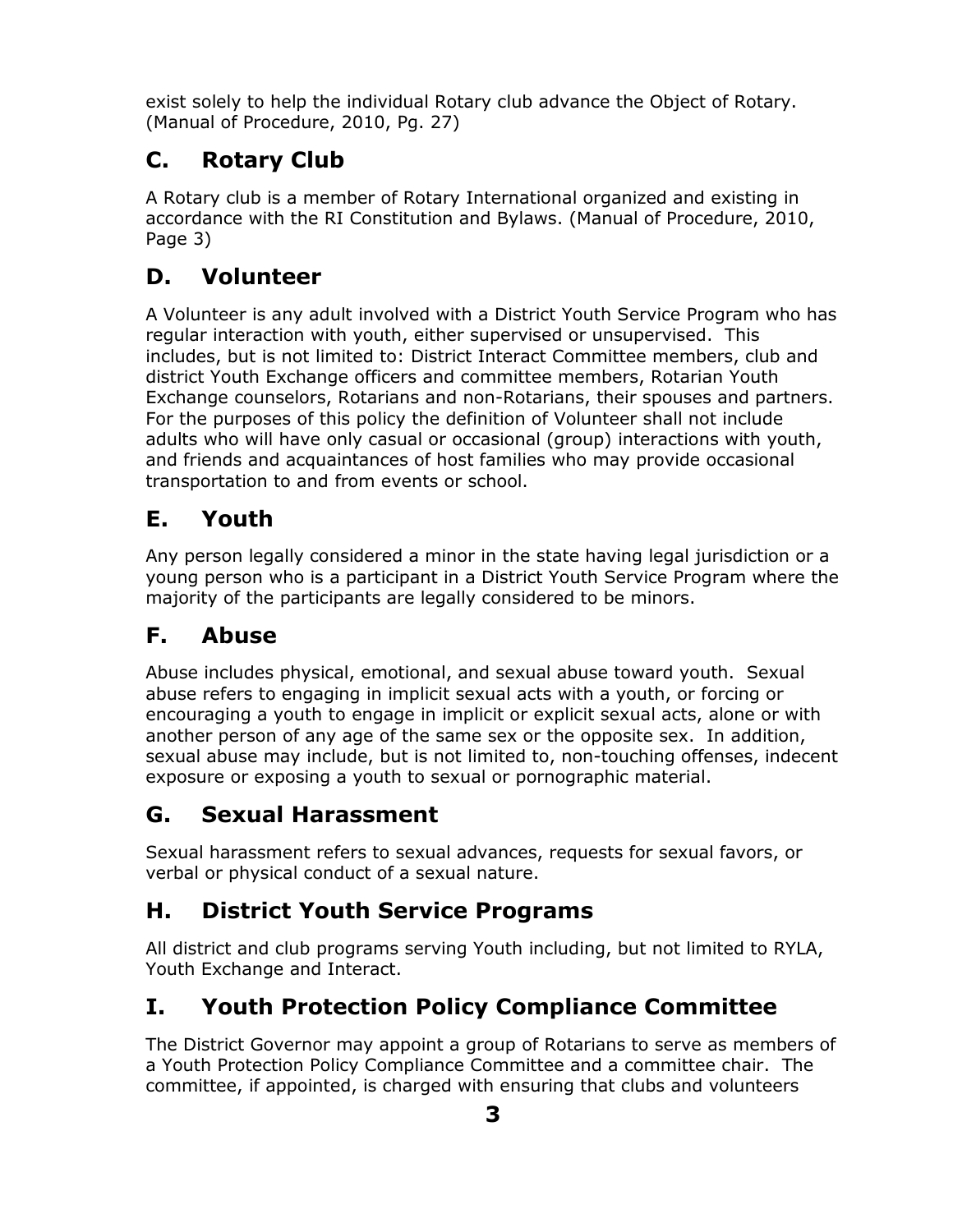participating in District Youth Services Programs are comply with training and background check requirements of this policy, and reviewing and recommending changes to the Youth Protection Policy at the request of the District Governor. The chair of the committee shall coordinate this responsibility with the Youth Protection Officer and report any compliance omissions to the Youth Protection Officer and the District Governor.

#### **J. District Youth Protection Officer**

The District Governor shall appoint a Rotarian to serve as the District Youth Protection Officer (YPO). The Youth Protection Officer is responsible for coordinating background checks on volunteers involved with District Youth Service Programs. The appointee and the Youth Protection Compliance Committee are responsible for coordinating compliance with this District Youth Protection Policy and Procedures. In the absence of a Youth Protective Officer or the inability of Youth Protective Officer to perform those duties, the District Governor of District 6360 may appoint an acting Youth Protective Officer to perform any duties required of the Youth Protective Officer under this Policy and Procedures.

# **III. Procedures**

## **A. District 6360 Compliance**

- 1. District 6360 shall comply with all Local, State and Federal Laws relating to sexual abuse and harassment prevention and any legal requirements of volunteers participating in the program, specifically for reporting allegations of abuse or harassment, including, but not limited to:
	- a) Federal CAPTA (Child Abuse Prevention and Treatment Act) Reauthorization Act of 2010 P.L. 111-320
	- b) Michigan Child Protection Law, Act 238 of 1975, MCL 722.621 et seq.
	- c) Matt's Safe School Law, Act 241 of 2011, MCL 380.1310b
- 2. District 6360 shall provide for the maintenance of all records of criminal background checks, waivers, and screening for volunteers working with District Youth Service Programs in perpetuity.
- 3. District 6360 shall provide for secure storage of the personal information of all volunteers submitted through the background check process.
- 4. In the event a volunteer needs a referral to local assistance services in their area (e.g. rape and suicide crisis hotline, alcohol and drug awareness programs for teenagers, proper law enforcement agencies, community services, private services), they should contact the Youth Protection Officer directly.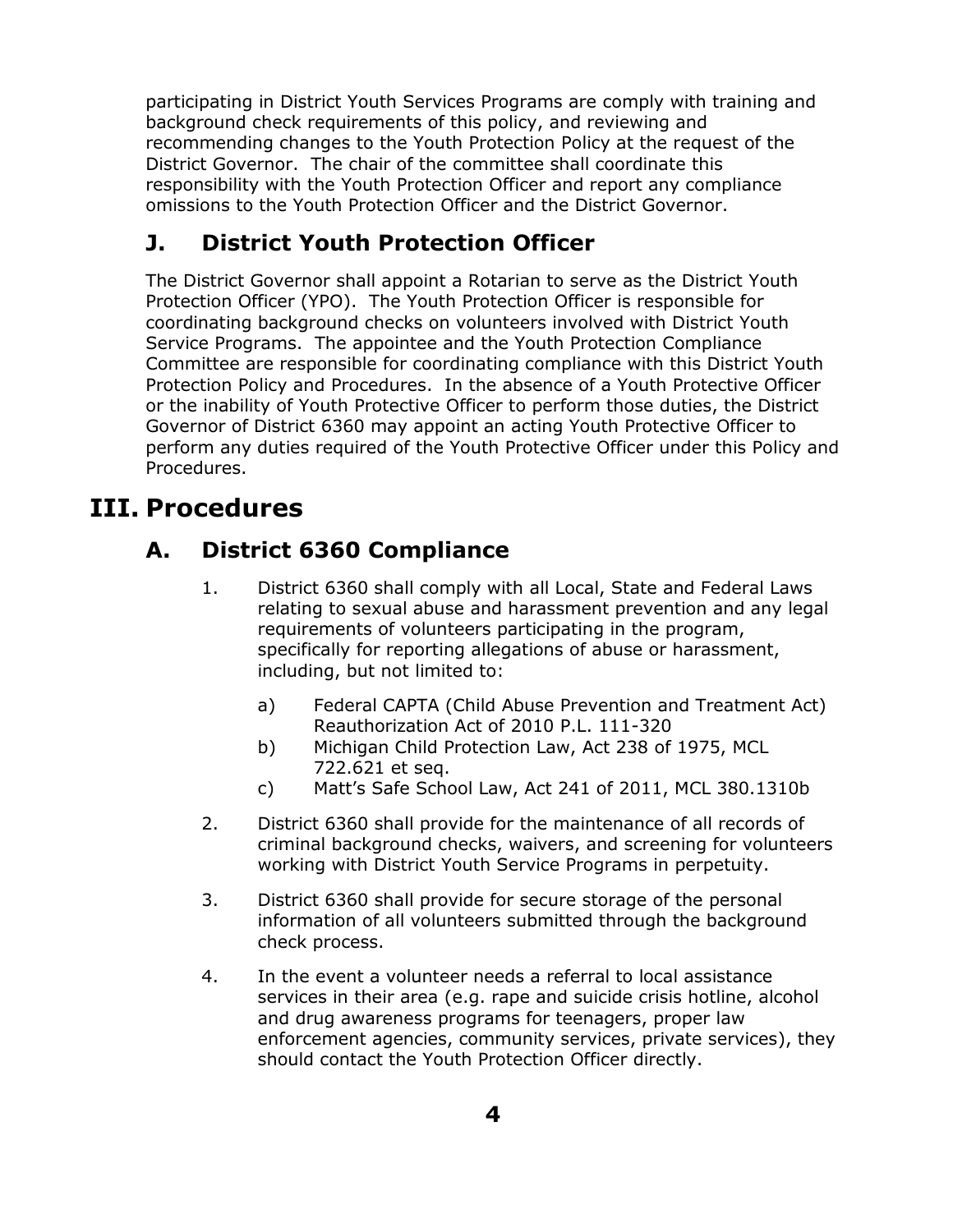- 5. District 6360 shall report all known criminal allegations, accidents, early returns, serious injuries, and deaths relating to any District Youth Service Program activity to RI within 72 hours of notice of such allegation.
- 6. The District Governor-Elect shall evaluate and review this policy and accompanying procedure before taking office as District Governor on July 1.

#### **B. Club Compliance**

1. All Rotary Clubs that participate in District Youth Service Programs shall submit a District Youth Protection Compliance Certification to the District Youth Protection Officer confirming that the club will comply with the District Youth Protection Policy as stated in the document titled, "Youth Protection Policy Requirements and Responsibilities."

#### **C. District Committee Chair Compliance**

1. All District committees that provide youth services shall submit a District Youth Protection Compliance Certification to the District Youth Protection Officer confirming that the committee will comply with the District Youth Protection Policy as stated in the document titled, "Youth Protection Policy Requirements and Responsibilities."

#### **D. Rotary Youth Exchange Youth Screening, Selection and Training**

The District 6360 Youth Exchange Committee shall:

- 1. Ensure that each student has a counselor who is not a host family member, and that these Counselors receive specialized training on how to respond to any problems or concerns that may arise during the exchange, specifically for instances of abuse or harassment.
- 2. Screen each Youth with an application, interview, and parent interview to determine his/her suitability to participate in the program.
- 3. Give out-going and in-coming Youth with an orientation program that provide them with knowledge about resources available and who they can contact in the event of an emergency, to seek counseling, to report abuse or harassment.
- 4. Ensure that both in-coming and out-going Youth have a means to contact one or more designated individual within the district at all times (24 hours of the day) in the case of a problem or emergency. A list shall be created and provided to each in-coming Youth, which at a minimum provides contact information for the following individuals and entities. Furthermore, the Youth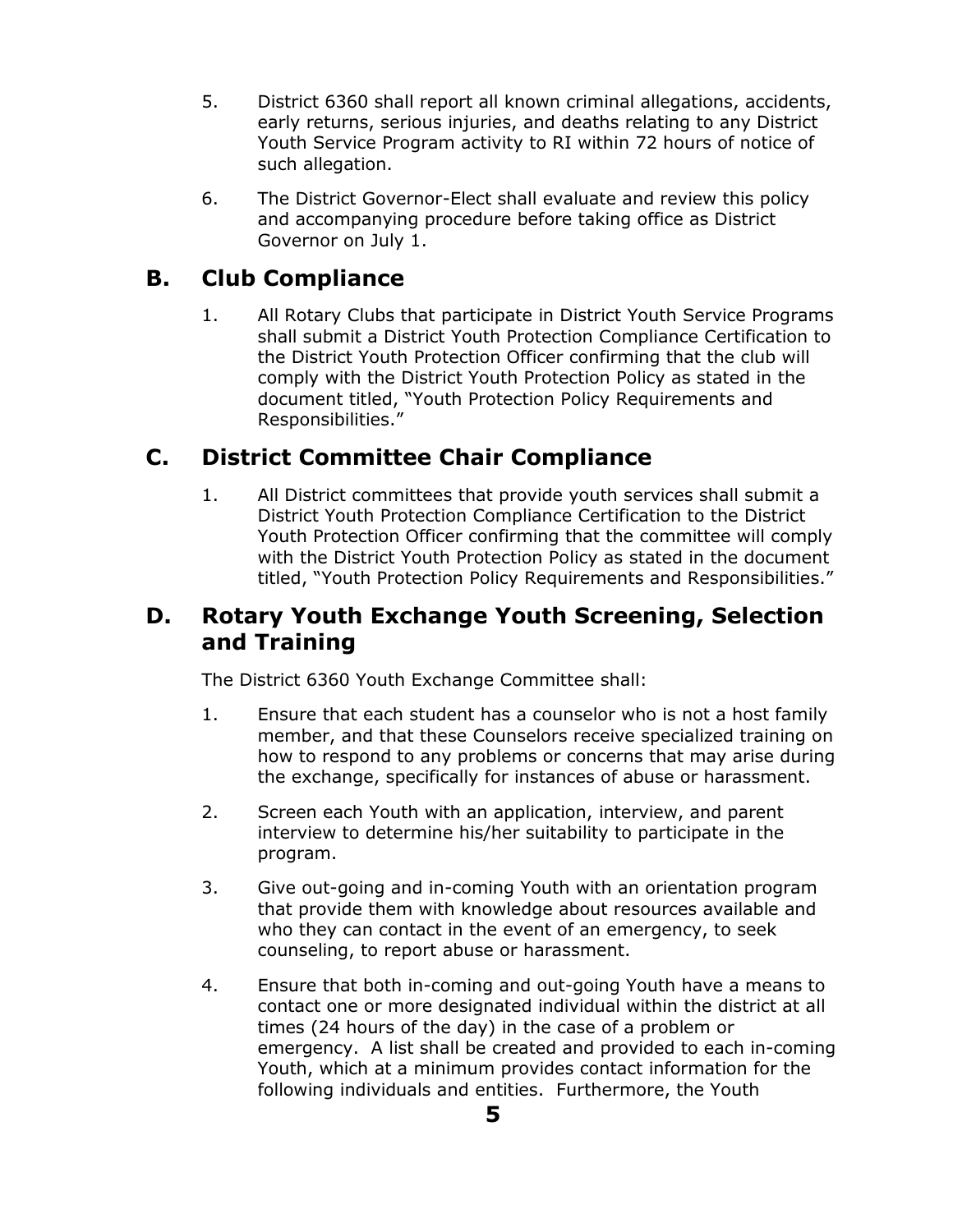Exchange Coordinator shall ensure that each out-bound Youth has been provided with like information by the host youth exchange coordinator or committee.

- a) student's Rotarian counselor
- b) host club president
- c) host district chair
- d) host governor
- e) sending district chair
- f) sending governor
- g) sending club president
- h) two non-Rotarian resource persons (one male and one female
- i) medical care professional
- j) dental care professional
- k) mental health care professional
- l) law enforcement professional
- m) local suicide prevention hotlines (where available)
- n) local rape crisis hotlines (where available)
- o) local child protection agencies (where available)
- 5. Ensure that inbound students have adequate travel/medical insurance at a level (e.g. types and amount) established by the District 6360 Youth Exchange Committee, and ratified by the District Board of Directors.
- 6. Prohibit exchanges outside of the District 6360 structure ("backdoor exchanges").
- 7. Establish a procedure for moving a student into temporary housing in case of an allegation against the host family.
- 8. Not require parents of outbound students to host inbound exchange students.
- 9. Ensure that in-coming Youth who will participate in District 6360's Youth Exchange Program for more than four months are hosted by two or more families.

#### <span id="page-5-0"></span>**E. Volunteer Screening and Selection**

- 1. The following volunteers shall complete an application to participate in District Youth Services Programs:
	- a) All adult residents of a host family home
	- b) Club and District Youth Exchange Program Chairpersons and committee persons
	- c) Youth Exchange Program Counselors
	- d) The Youth Protection Officer
	- e) Various other Rotarians and non-Rotarians that regularly host, chaperone, or transport youths for activities or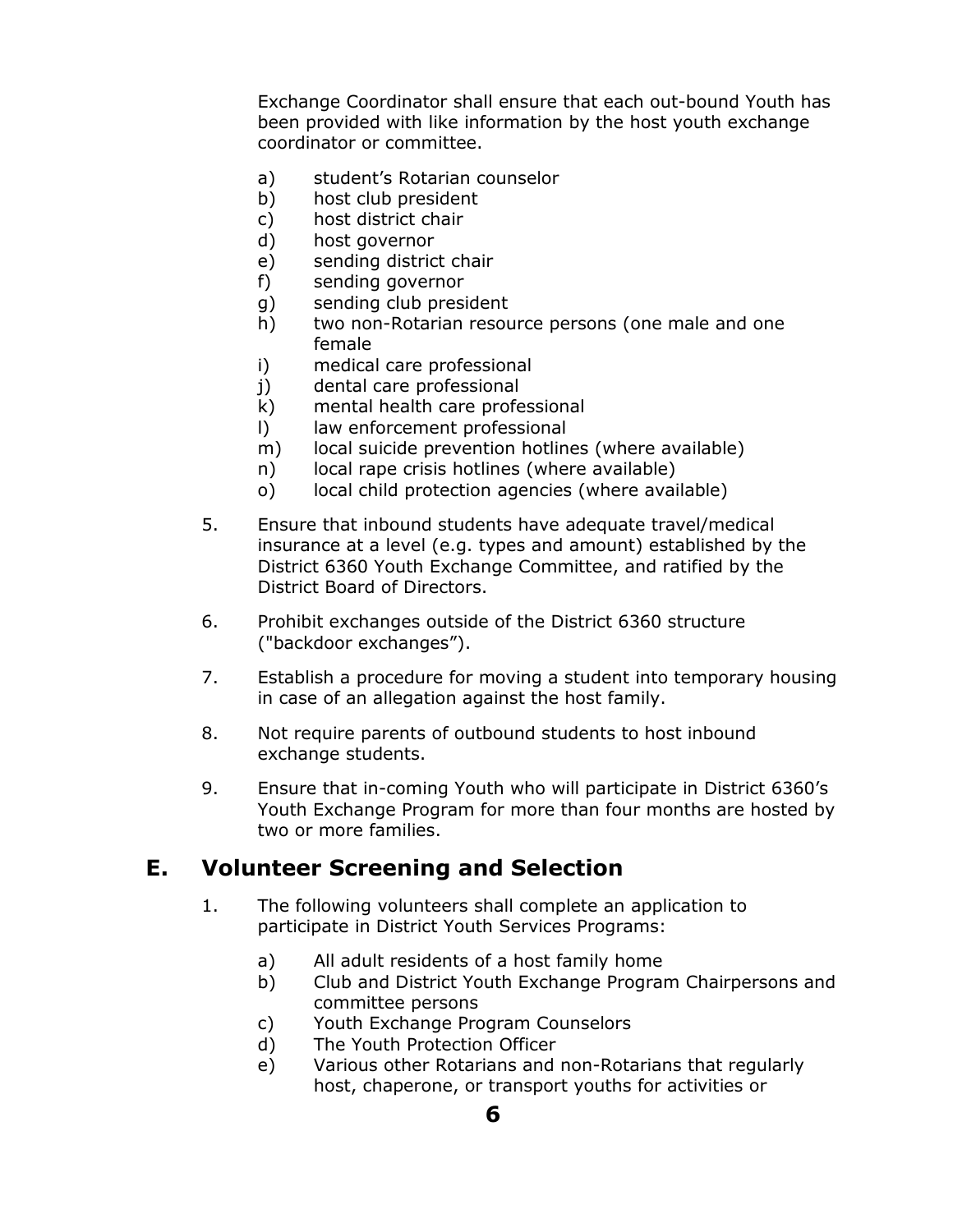outings; however, so long as two adults are present in the vehicle, the transport of a student to and from a New Generations Youth Activity can be done by a volunteer who has not been selected and screened in accordance with this policy.

- f) All others determined by the District Governor, based on their regular contact with youth involved in District Youth Service Programs, should be included in the background check process.
- 2. The Application Form shall include:
	- a) District 6360 Youth Protection Policy Youth Volunteer Affidavit or other form approved by the District Governor
	- b) A copy of the program rules and requirements for the District Youth Services Program for which the volunteer is applying to participate
	- c) A copy of this Youth Protection Policy and Procedure.
- 3. Club Presidents and District Youth Service Program Committee Chairpersons shall ensure that the completed Application forms are submitted to the Youth Protective Officer for processing and approved prior to the Volunteer participating in the program.

#### **F. Volunteer screening process:**

- 1. Volunteers for Youth Service Programs will be interviewed to determine their suitability to work with youth.
- 2. Volunteers identified in [III.E.1 above](#page-5-0) (including all adult family members of Youth Exchange host families) shall submit to a background check, be screened with an application, an interview, and reference checks.
- 3. Youth Exchange host families shall be screened prior to placement of a Youth with at least one announced home visit, and at least one unannounced home visit.
- 4. Volunteers shall have background checks completed at least once every three years, or as required by Rotary International policy or pursuant to Michigan or U.S. laws and regulations.

#### **G. Volunteer Background Checks**

- 1. The Club, District Committee, or Volunteer shall remit with each Youth Volunteer Affidavit the prescribed fee for processing each background check.
- 2. Club and District Committees shall be responsible for obtaining Youth Volunteer Affidavits from each adult volunteer involved in any Youth District Service Program for which one is required under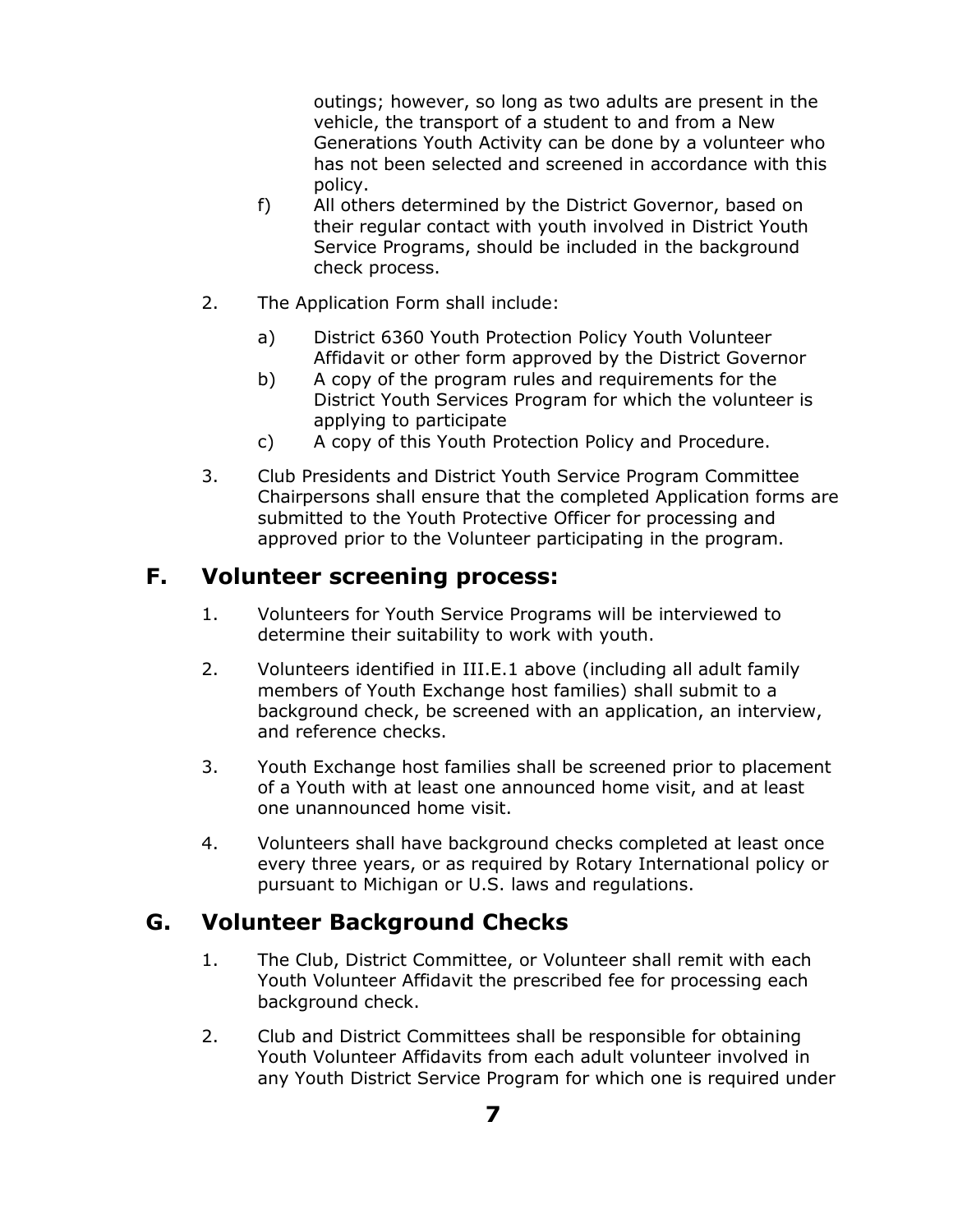this Policy. The Club or District Youth Service Program Committee Chairperson shall ensure that the Affidavit is submitted to the District Youth Protection Officer.

- <span id="page-7-0"></span>3. If a volunteer applicant has a record of any of the following, the volunteer applicant shall be determined to not meet the District 6360 criteria to serve as a volunteer with a District Youth Service Program:
	- a) any active warrants;
	- b) any active restraining orders;
	- c) any felony conviction;
	- d) any sex offense conviction;
	- e) registration as a sex offender;
	- f) any admission, conviction or finding of sexual abuse or harassment;
	- g) any controlled substance conviction within the last 10 years; or
	- h) any three (3) or more convictions for any crime within the last 10 years.
- 4. The Background Check will be conducted in a manner that will provide District 6360 with a simple statement indicating whether the volunteer applicant either meets or does not meet the criteria specified in this Policy and Procedure. Any record matching one or more of the criteria specified in subsection [III.G.3 above](#page-7-0) will result in a determination that the applicant does not meet the criteria to participate as a volunteer in a District Youth Service Program.
- 5. District 6360 may contract with an independent company to conduct criminal background checks and maintain the background check records for District 6360 Volunteers. The provider must obtain its information from a government source.
- 6. Based on the Background Check, the District Youth Protection Officer shall provide the Chairperson of the submitting Club or District Committee with a "Notice of Suitability for Further Consideration" stating whether the Volunteer can be further considered for service in a Youth Service Program. If the Volunteer for whom the Background Check has been completed is also the Club President or the District Committee Chair requesting the Background Check, the notification shall be submitted to an alternate Club or Committee member who is not related to the Volunteer. A copy of this Background Check notification, and any documents on which it is based, shall be sent to a designated individual in District 6360 responsible for maintaining records of Background Checks.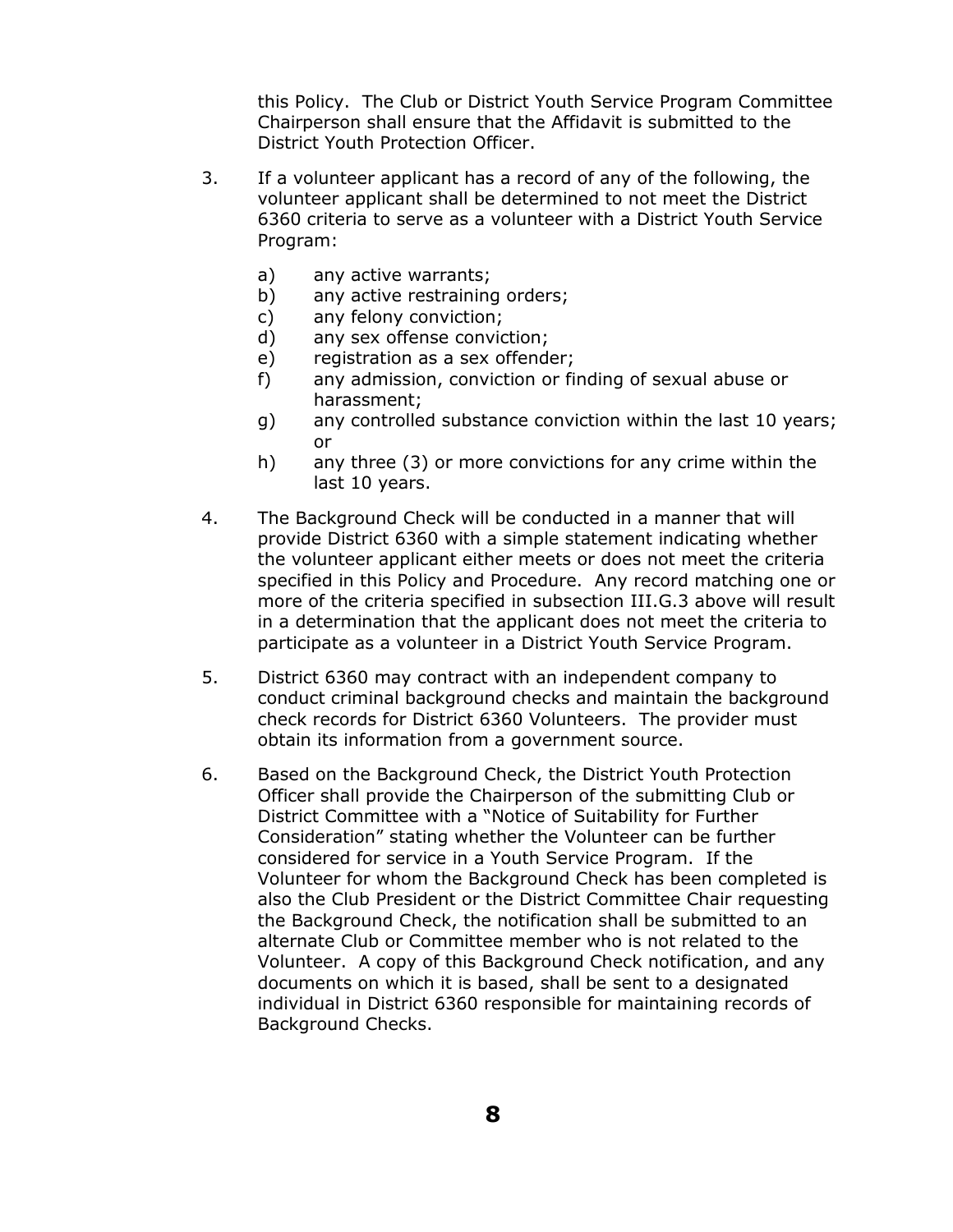7. The Volunteer submitting the application may request information regarding who to contact for an explanation of the determination, and how the decision can be appealed.

#### **H. Volunteer Training**

- 1. District 6360 shall provide Abuse and Sexual Harassment awareness training to all District Youth Service Program Volunteers. Training sessions shall be provided in accordance with the District's established training policies and guidelines. In addition, Youth participating in District Youth Service Programs shall be informed how to report inappropriate behavior.
- 2. Volunteers shall attend a minimum of one training session per year either sponsored by District 6360 or a Rotary Club.
- 3. District 6360 shall:
	- a) Assign the responsibility of coordinating volunteer training sessions to the Youth Protection Officer, who will coordinate with the District Trainer to schedule sessions at Club Officer and Member Training Assembly.
	- b) Sponsor semi-annual training sessions (or annually during the Club Officer and Member Training Assembly) and provide a training program available online which shall be certified by the District or administered by the Clubs, which shall be accepted upon certification by the Club.
	- c) Maintain training session attendance records of District Youth Service Program Volunteers to ensure compliance.

## **I. Training Curriculum:**

- 1. The goal of the training shall be to acquaint volunteers with their responsibilities under this Youth Protection Policy and Procedure.
- 2. Volunteers are not expected to learn the nuances of identifying a child molester or abuser nor are they expected to learn symptoms of child abuse or neglect. Volunteers are not to be trained to be "watch dogs."
- 3. The curriculum shall include, at a minimum:
	- a) A copy of the District 6360 Youth Protection Policy and Procedure; and
	- b) A review of the components of the District 6360 Youth Protection Policy and Procedure.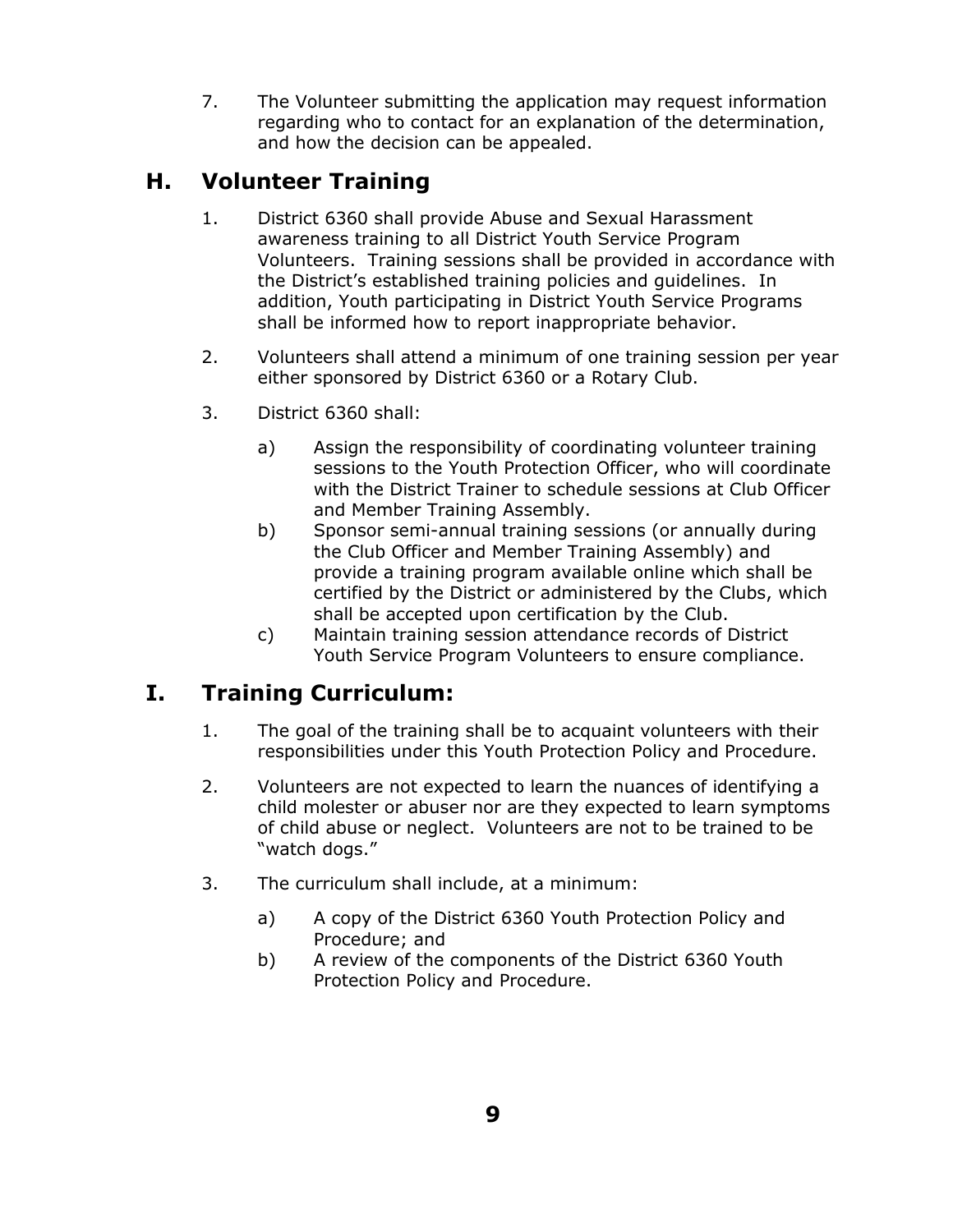# **J. Allegation Response and Reporting**

- 1. Any adult to whom a Youth reports an incident of abuse or sexual harassment is responsible for following District 6360's allegation reporting procedures.
- 2. When receiving the report from a Youth, the Volunteer shall follow the following guidelines when listening to and speaking with the Youth:
	- a) Listen attentively and stay calm. Acknowledge that it takes a lot of courage to report abuse. It is appropriate to listen and be encouraging.
	- b) Do not express shock, horror, or disbelief.
	- c) Assure privacy but not confidentiality. Explain that you will have to tell someone about the abuse/harassment to make it stop and to ensure that it doesn't happen to other youth.
	- d) Get the facts, but don't interrogate. Ask the youth questions that establish what was done and who did it. Reassure the youth that she/he did the right thing in telling you. Avoid asking "why" questions. Remember your responsibility is to report the youth's story to the proper authorities.
	- e) Be non-judgmental and reassure the youth. Do not be critical of anything that has happened or anyone who may be involved. It is especially important not to blame or criticize the youth. Assure the youth that the situation was not their fault and that they were brave and mature to come to you.
	- f) Make a written record of the meeting. Keep a written report of the conversation with the youth as soon after the report as you can, including the date and time of the conversation. Use the youth's words, and record only what has been told to you.
- 3. When receiving the report from a Youth, the Volunteer shall protect the Youth:
	- a) Ensure the safety and well-being of the youth.
	- b) Remove the youth from the situation immediately and all contact with the alleged abuser or harasser.
	- c) Give reassurance that this is for the youth's own safety and is not a punishment.
- 4. The adult to whom the Youth reported the abuse or harassment should not contact the alleged offender.
- 5. When receiving the report from a Youth, the Volunteer shall: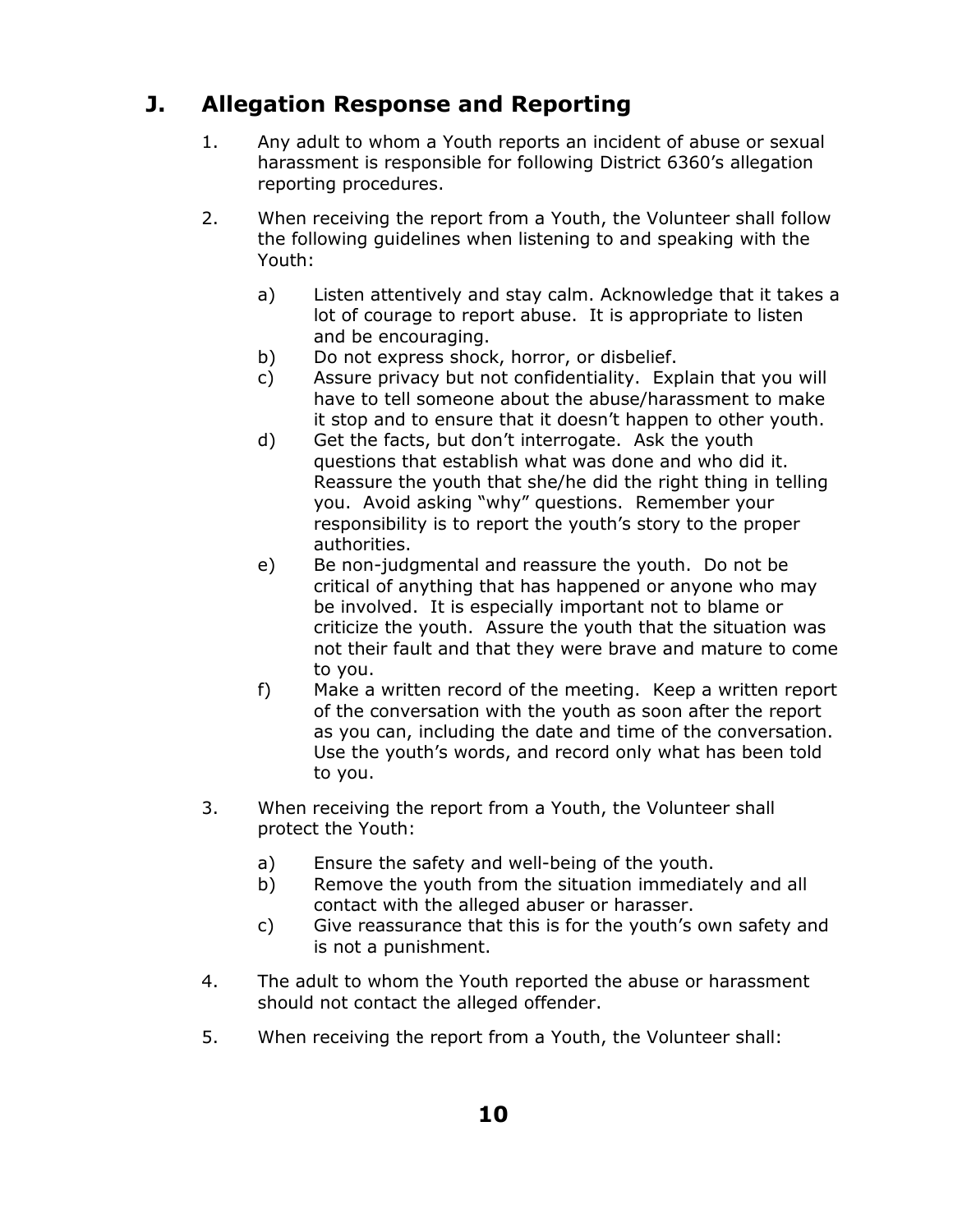- a) Immediately report all cases of child abuse or harassment to the appropriate police department,
- b) Report to all cases of child abuse or harassment Appropriate District, Club, and Rotary International Officials,
- c) Immediately after reporting the child abuse or harassment to the police, notify the District 6360 Youth Protective Officer, and the local Club President.
- 6. The Youth Protection Officer shall immediately notify the District Governor and Chairperson of the committee having responsibility for the youth. The reporting Rotarian shall provide the responding police officer's name to the Youth Protection Officer. The Chairperson may advise the Committee Counselor responsible for the youth. If the allegation involved any of these Rotarians, the notification to that person will not be made.
- 7. The District Governor shall notify Rotary International with 72 hours of the reported child abuse or harassment. In the absence of the District Governor, or if that officer is involved, the District Youth Protective Officer will notify Rotary International within the prescribed time.
- 8. Confidentiality
	- a) Care shall be taken to protect the rights of both the victim and the accused during the investigation.
	- b) Do not tell anyone about the report other than those required by this policy and procedure.
- 9. The Youth Protection Officer (YPO) shall ensure that the following steps are taken immediately following a child abuse or harassment report:
	- a) Ensure that the adult to whom the youth reports the abuse follow this allegation reporting procedure;
	- b) Confirm that the youth has been removed from the situation immediately and all contact with the alleged abuser or harasser has been suspended;
	- c) Contact the law enforcement agency receiving the report to verify the report was made as required and determine what the District can do to assist;
	- d) If the law enforcement agency is not going to investigate, the YPO shall arrange for an independent, non-Rotarian, qualified investigator to conduct an independent investigation into the allegations. Not all allegations of inappropriate behavior may be criminal; nevertheless, the Youth's safety is always the District's top priority;
	- e) If the YPO conducts an independent investigation in lieu of a police investigation, a complete written report will be forwarded to the attorney for District 6360. During the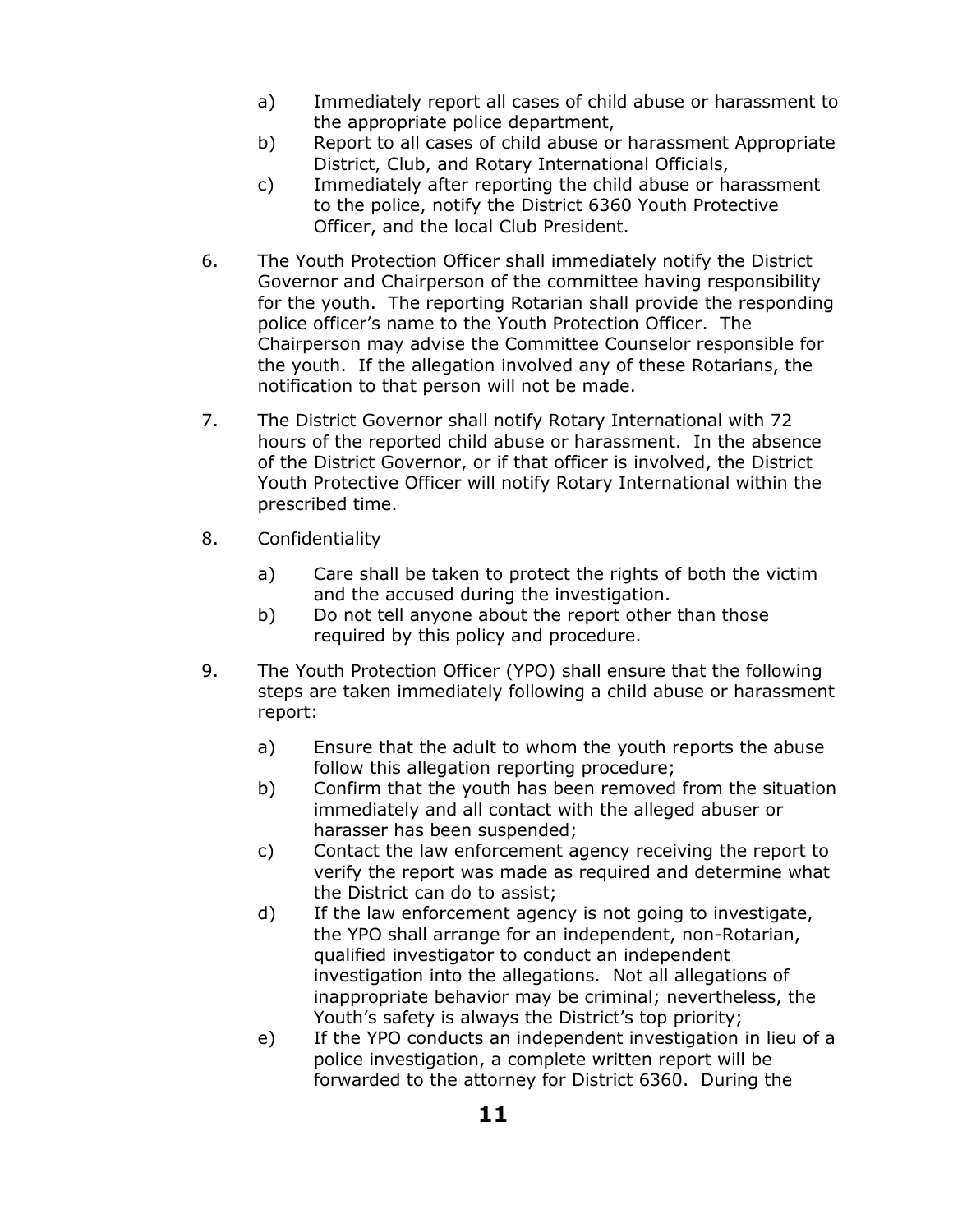investigation the YPO will be responsible to keep the attorney for District 6360 apprised of the status of the investigation. The attorney for District 6360 will be responsible for providing appropriate information and counsel to the District Governor and Club President;

- f) Ensure the youth receives support services, and offer the youth an independent counselor to represent the interests of the youth. Such services may be available through the local school district, police department, or crime victim advocates.
- 10. The District Governor or his/her designee shall:
	- a) Contact the Youth's parents or legal guardian.
	- b) If the Youth is away from home provide the Youth with the option of either staying in the United States or returning home. If the youth wishes to return home the law enforcement organization investigating the accusation should be contacted and given an opportunity to obtain investigative information prior to departure;
	- c) Ensure that the alleged abuser or harasser has been removed from all contact with the specific youth and other youth while investigations are being conducted; and
	- d) Cooperate with the police or legal investigation.

#### **K. Inconclusive Investigation of Alleged Sexual Abuse or Harassment**

- 1. If an investigation into a claim of sexual abuse or harassment is inconclusive, then for the safety of both the accused Volunteer and any youth with whom the Volunteer might come into future contact during a Youth Service Program, additional safeguards will be added:
	- a) Contact between the accusing Youth and Volunteer shall be permanently terminated.
	- b) The YPO shall procure the Volunteer's written consent for the YPO to inform the Youth Service Program Chair and parents or legal guardians of Youth with whom Volunteer could have unsupervised contact of the allegations. If the Volunteer is unwilling to consent in writing to the dissemination of this information, he/she will be removed from further consideration as a Volunteer.
	- c) The YPO will affirmatively ensure that all documentation relating to investigations of the allegations are placed in the paper and electronic files relating to Volunteer.
	- d) The YPO will affirmatively ensure that the need to follow additional safeguards prior to and while involving Volunteer in District Youth Service Programs are clearly identified.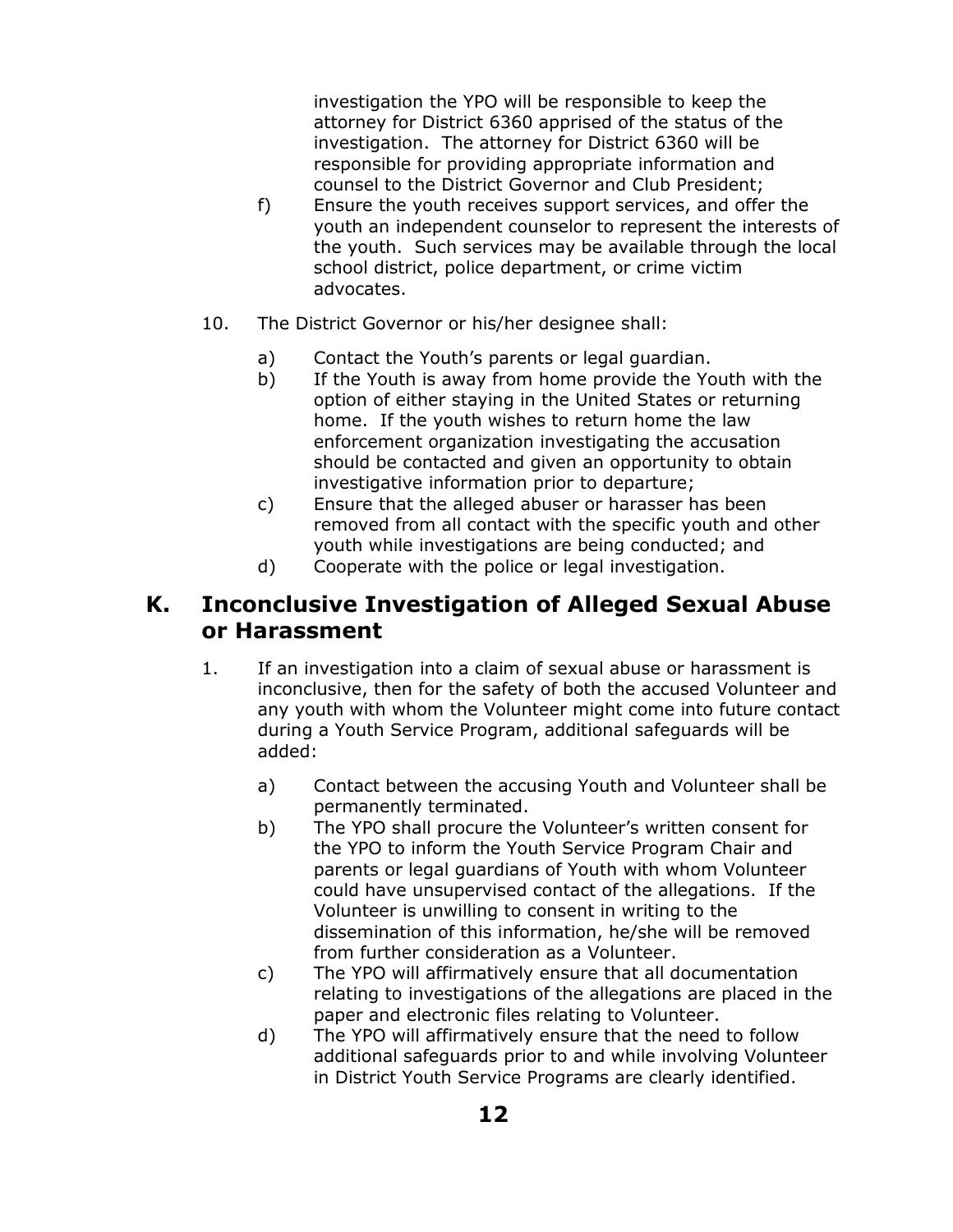- e) The YPO shall ensure that the parents or legal guardians of all Youth with whom Volunteer might have an opportunity to have unsupervised contact are notified of the allegations.
- f) The YPO shall ensure that prior to any assignment of Volunteer for a Youth Service Program notice is made to the Youth Service Program Chair.
- g) The YPO and others with access to information about the alleged abuse shall ensure that information about the allegations and investigation is not made available to or released to individuals who do not have a need for this information.
- 2. District 6360 shall ensure that a cohesive and managed team approach is followed in supporting the youth after an allegation report. The youth is likely to feel embarrassed, confused, and may become withdrawn and appear to be avoiding members of the host family or club. After a report of harassment or abuse, youth may or may not want to remain in the program. If they do, they may or may not want to continue their relationship with the hosting/local Rotary club depending on the circumstances. In some cases, a youth who is away from home may wish to remain in country, but change to a different host club. Whenever possible, the District Committee Chair should attempt to accommodate the youth's wishes in this area. It may be difficult for club members and host families to understand how the youth is feeling, but it would be helpful for the youth to know that the club remains a support for them. Club members and host families may experience ambiguity toward their roles and may feel unclear regarding their boundaries; however, they need to do whatever is necessary to reassure the Youth of their support at all times.
- 3. Host clubs shall follow the following guidelines when communicating with club members regarding allegations:
	- a) Sharing information concerning the allegation with club members should only occur with those having a need to know.
	- b) When addressing an allegation of child abuse or harassment, the most important concern is the safety of the youth. Club members should not speculate, make editorial comments, or offer personal opinions that could potentially hinder any District or criminal investigations.
	- c) Club members shall not comment or make statements about alleged victims in support of alleged abusers. Such activities do not support Rotary's statement of conduct or ideals. Furthermore, comments made against an alleged abuser could lead to a slander or libel claim filed against Rotarians or clubs by the alleged abuser.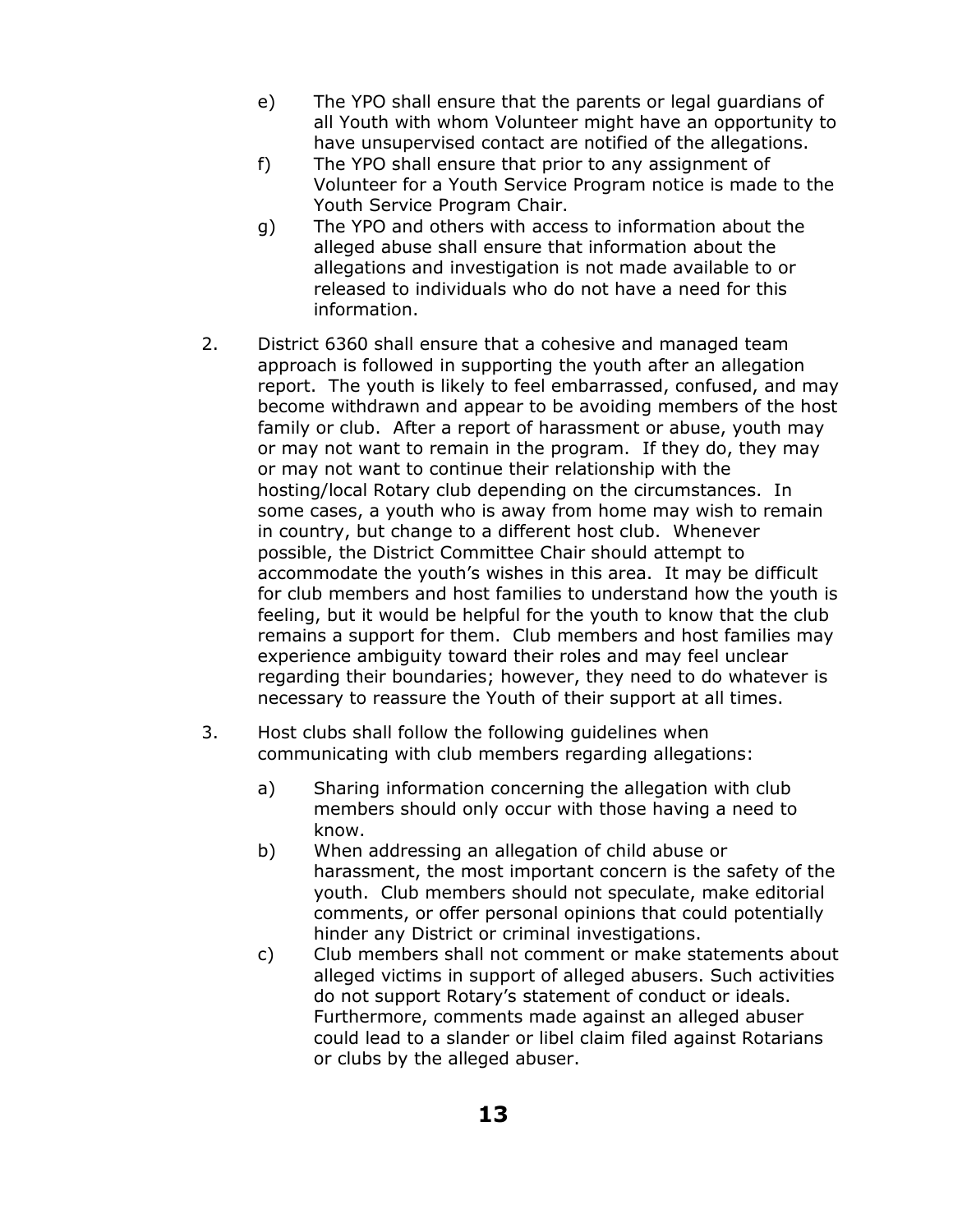# **L. Program Evaluation and Review**

- 1. Each District 6360 Youth Service Program Committee Chair shall annually evaluate their Youth Service Program in writing to ensure program compliance and effectiveness.
- 2. The written report shall be presented to the District 6360 Board of Directors.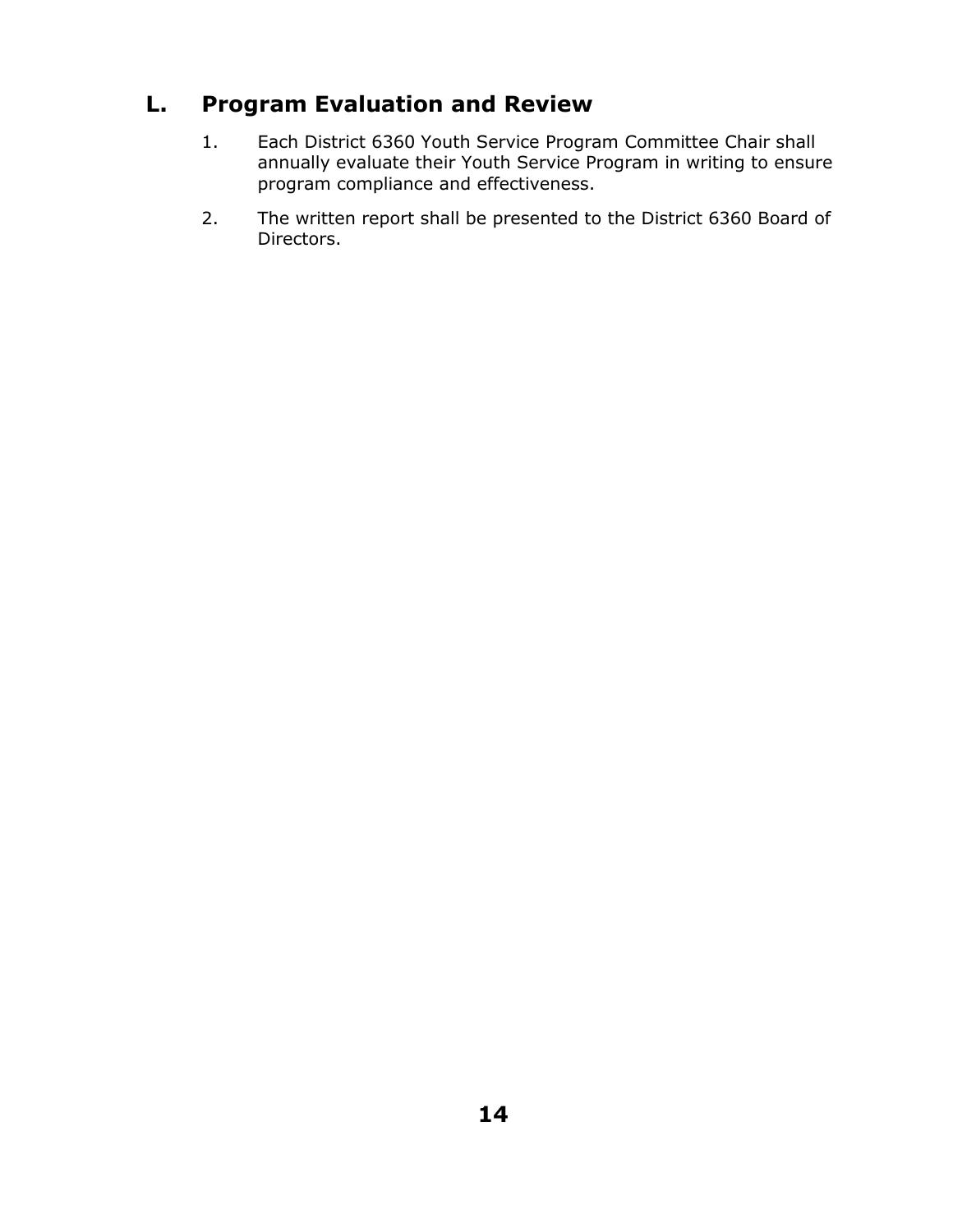

#### **Rotary District 6360 Youth Volunteer Affidavit**

District 6360 is committed to creating and maintaining the safest possible environment for all participants in Rotary activities. It is the duty of all Rotarians, Rotarians' spouses, partners, and any other volunteers to safeguard to the best of their ability the welfare of and to prevent the physical, sexual, or emotional abuse of children and young people with whom they come into contact.

#### **PERSONAL INFORMATION**

| Rotary Club Name |                                                                                                     |
|------------------|-----------------------------------------------------------------------------------------------------|
|                  |                                                                                                     |
|                  | City: ______________________________State/Province: ______________Zip/Postal Code: ________________ |
|                  |                                                                                                     |
|                  |                                                                                                     |
|                  |                                                                                                     |

#### **ADDITIONAL HOUSEHOLD AND FAMILY MEMBERS**

Will members of the youth volunteer's household or family have contact with a participant in a Rotary youth program? Yes\_\_\_\_ No\_\_\_

(Household and other family members who will or might have contact with any participant in a Rotary youth program must be identified below. Individuals over the age of 18 must participate in the District's Youth Protection Training and consent to a criminal background check.)

| <b>Full Name</b> | Age | e-mail |
|------------------|-----|--------|
|                  |     |        |
|                  |     |        |
|                  |     |        |
|                  |     |        |
|                  |     |        |
|                  |     |        |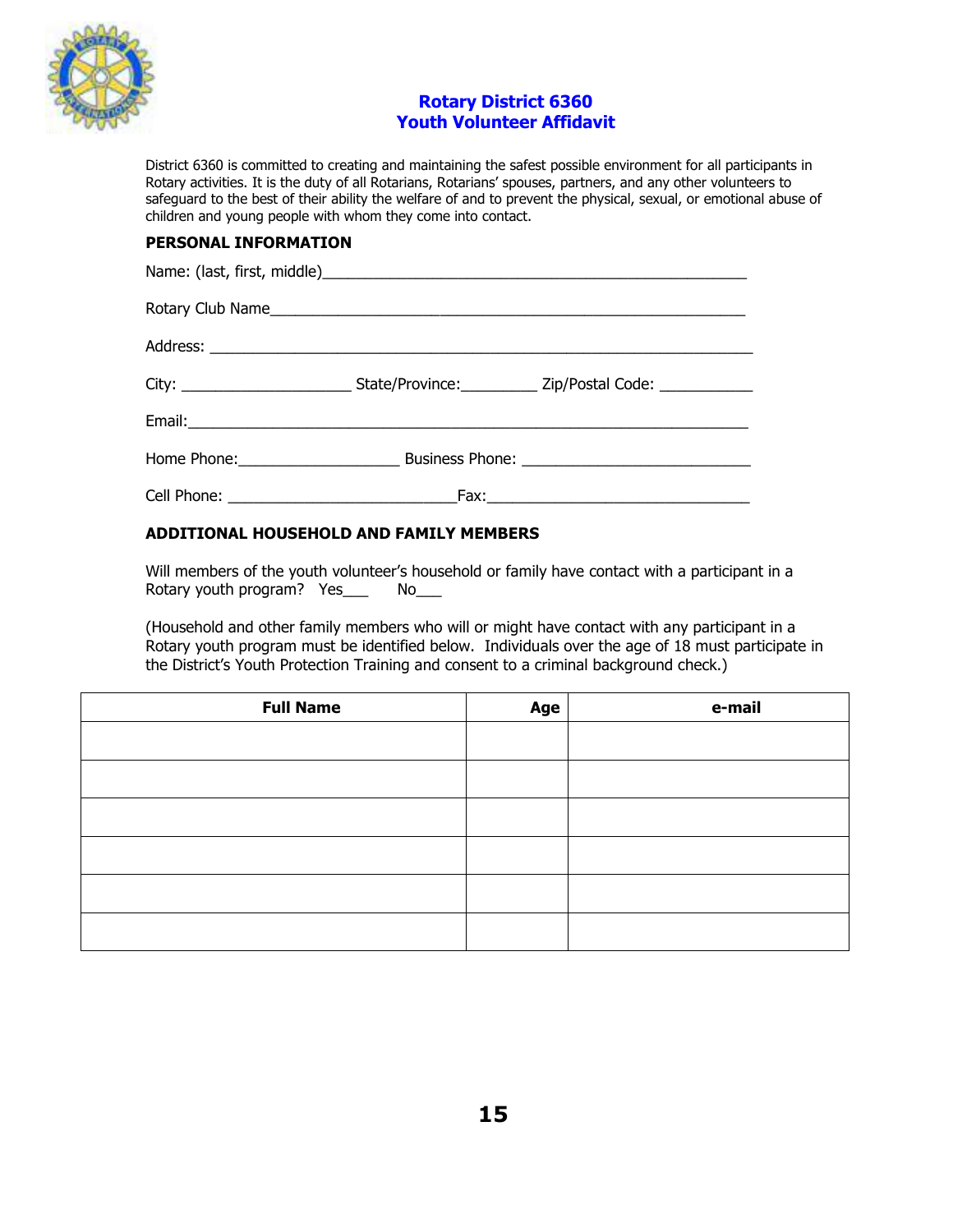

#### **FAMILY REFERENCES (Youth Exchange Program volunteers only)**

| <b>Name and Address</b> | <b>Phone Number and e-mail</b> |
|-------------------------|--------------------------------|
|                         |                                |
|                         |                                |
|                         |                                |
|                         |                                |
|                         |                                |
|                         |                                |
|                         |                                |
|                         |                                |
|                         |                                |
|                         |                                |

#### **CRIMINAL HISTORY**

1. Has any household family member ever been charged with, been convicted of, or pled guilty to any crime(s)? Yes  $No$ 

2. Has any household family member ever been subject to any court order (including civil, family, and criminal courts) involving sexual, physical, or verbal abuse, including but not limited to domestic violence or civil harassment injunction or protective order? Yes No

#### **WAVIER/CONSENT/RELEASE**

I agree to conform to the rules, regulations, and policies of Rotary International, the District 6360 Youth Service Program and its affiliates, and understand that my service can be modified or terminated, with or without notice or cause, at any time, at the option of either the leaders of the District 6360 Youth Service Program or its affiliates, or at my option. I understand and agree that the District 6360 Youth Service Program or its affiliates may, in their sole discretion, decline to accept my application for volunteer services with or without cause.

I certify that all of the statements in this affidavit, and in any attachments hereto, are true and correct to the best of my knowledge and that I have not withheld any information that would affect this affidavit unfavorably. I understand that District 6360 youth programs will deny a volunteer position to anyone convicted of a crime of violence.

I give my permission to District 6360 to verify information given in this affidavit, including searches of law enforcement and published records (including driving records and criminal background checks) and contact with my former employers and provided references. I understand that this information will be used, in part, to determine my eligibility for a volunteer position. I also understand that as long as I remain a volunteer, this information may be checked again at any time. I understand that I will have an opportunity to review my criminal history and, if I dispute the record as received, a procedure is available for clarification.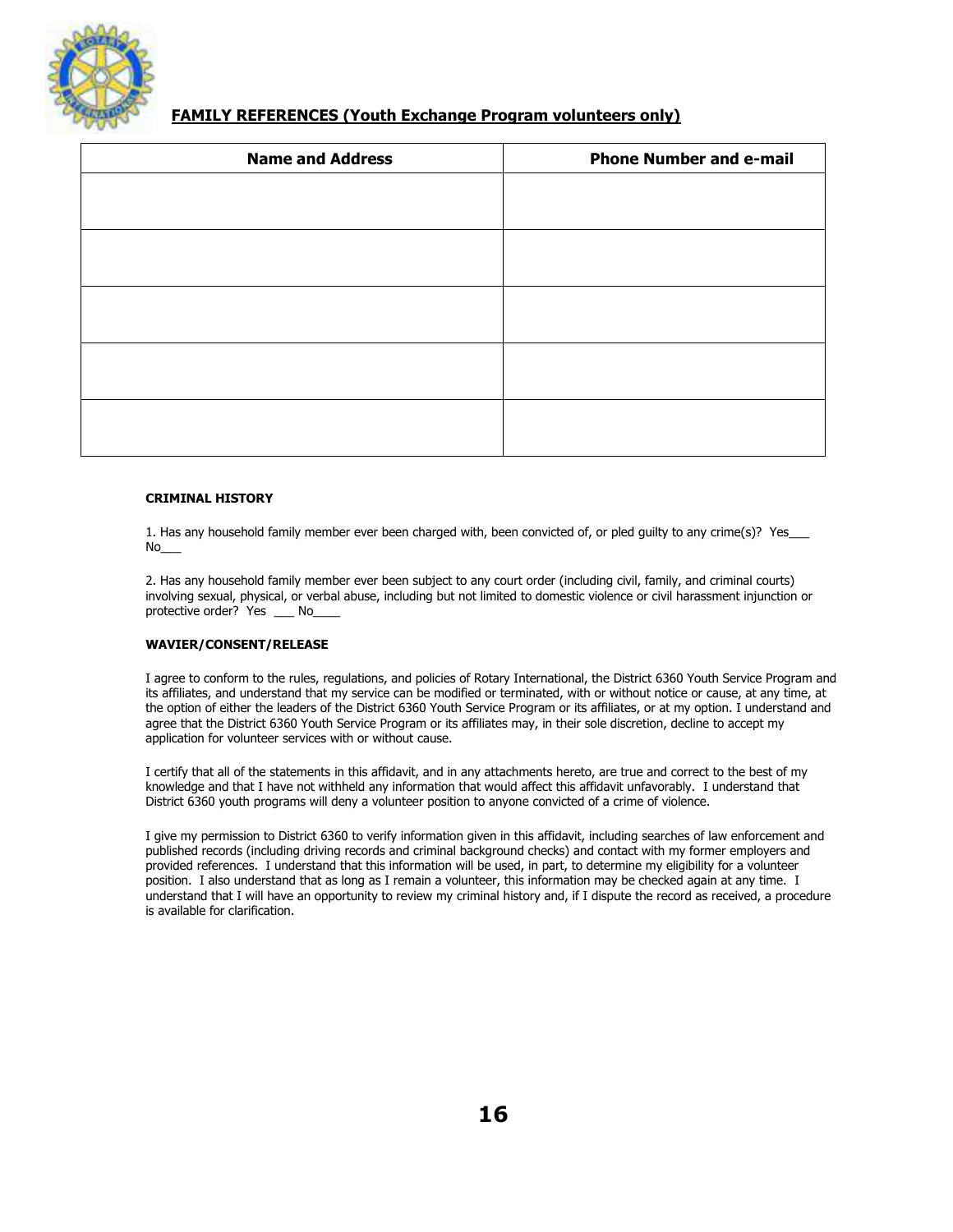

#### **WAIVER**

IN CONSIDERATION of my acceptance and participation in the youth programs, I, to the full extent permitted by law, hereby release and agree to save, hold harmless, and indemnify all members, officers, directors, committee members, and employees of the participating Rotary clubs and districts, and of Rotary International ("Indemnitees"), from any or all liability for any loss, property damage, personal injury, or death, including any such liability that may arise out of the negligence of any of the Indemnitees or may be suffered or claimed by me as a result of an investigation of my background in connection with this affidavit.

#### **For household or family members over the age of 18: I ACKNOWLEDGE THAT I HAVE READ AND UNDERSTAND THE YOUTH PROTECTION POLICIES AND PROCEDURES OF ROTARY DISTRICT 6360, AND THAT I SIGN THIS FORM VOLUNTARILY.**

| <b>Printed Name</b> | <b>Signature</b> | <b>Date</b> |
|---------------------|------------------|-------------|
|                     |                  |             |
|                     |                  |             |
|                     |                  |             |
|                     |                  |             |
|                     |                  |             |
|                     |                  |             |

#### **CLUB OR DISTRICT COMMITTEE SUBMITTING AFFIDAVIT**

| <b>Club or Committee Name Requesting Background Check:</b><br><u> 1988 - Andrea Stadt Britain, actor a component de la componentación de la componentación de la componentación</u>                                                |
|------------------------------------------------------------------------------------------------------------------------------------------------------------------------------------------------------------------------------------|
|                                                                                                                                                                                                                                    |
|                                                                                                                                                                                                                                    |
|                                                                                                                                                                                                                                    |
| Contact e-mail address of Club or Committee <b>that is a set of the set of the contract</b> of the contract of the contract of the contract of the contract of the contract of the contract of the contract of the contract of the |
|                                                                                                                                                                                                                                    |
| Return Notice of Suitability to*: the control of the control of the control of the control of the control of the control of the control of the control of the control of the control of the control of the control of the cont     |
|                                                                                                                                                                                                                                    |
|                                                                                                                                                                                                                                    |

**\*A Notice of Suitability for Further Consideration cannot be sent to the Volunteer or an individual related to Volunteer.**

#### **Please return completed affidavit to the District Office:**

Rotary District 6360 316 Beech Street Charlotte, MI 48813

 $\overline{a}$ 

[linda@district6360.com](mailto:linda@district6360.com) 517-543-3041 Fax (517) 543-3041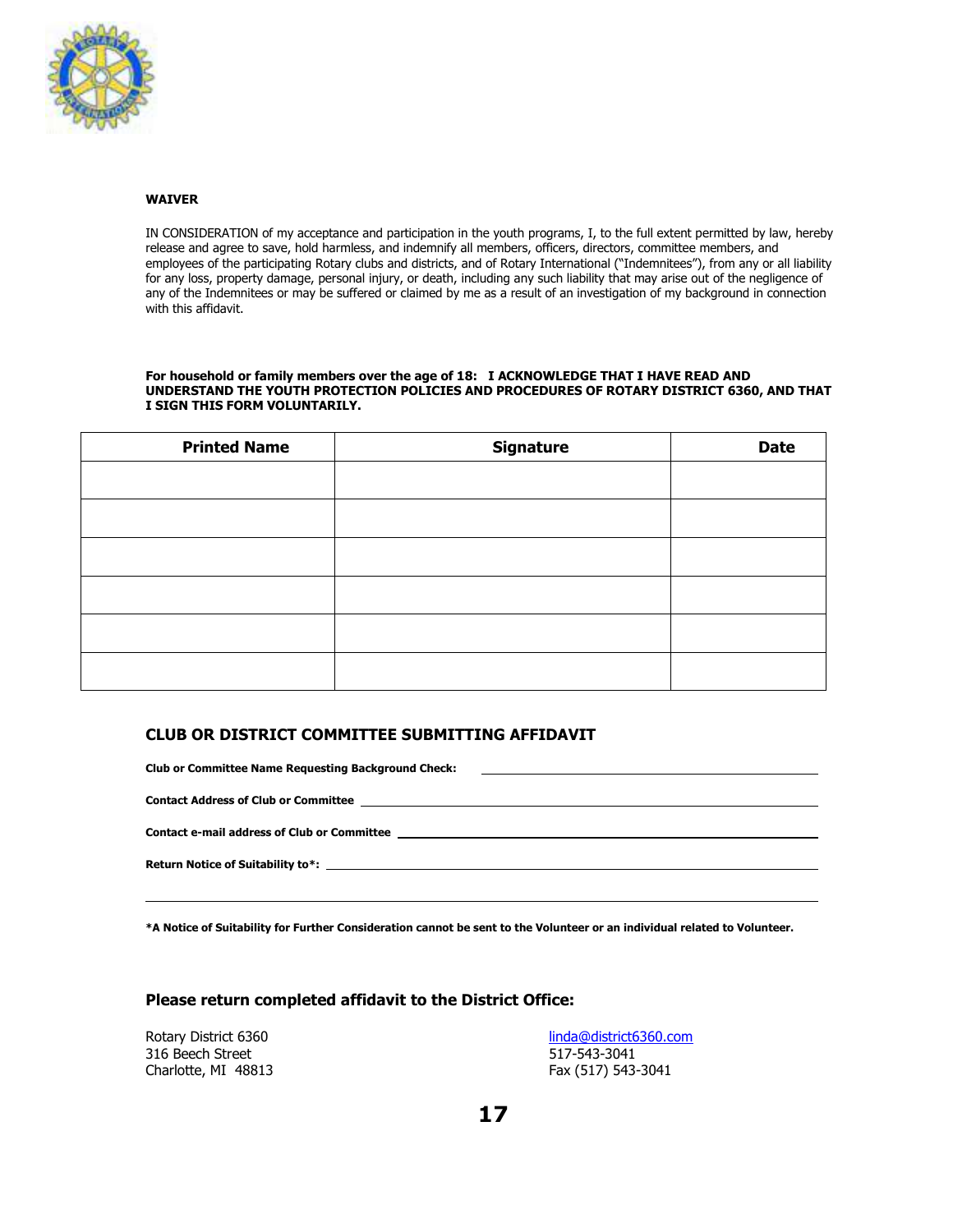

# **Frequently Asked Questions**

#### **1) Why do I need a background check, and why do I need the training?**

Rotary International requires all volunteers, both Rotarians and non-Rotarians, who wish to participate in youth service programs (Youth Exchange, Interact, RYLA, mentoring, or other youth-focused district or club programs or activities) to have background checks and be trained in Rotary's Youth Protection Policy.

#### **2) Who needs to have a background check and training?**

Any individual over the age of 18 involved with a Youth Service program that has interaction with students or other participants under the age of 18, either supervised or unsupervised. This includes the mentors for students if that mentor will be alone with the student.

#### **3.) Does the policy apply to activities being done by an individual club?**

Yes. The policy applies to all activities of individual Rotary Clubs and District Committees that involve youth below the age of 18.

#### **4.) Is a background check required for a person that is only driving a student to or from a Rotary meeting or event?**

If the adult will be alone with the student, that adult must have taken the required training and undergone a background check. The background check is not needed if an adult is transporting two or more children who travel together at all times, or if two or more adults are transporting a child. (Because the district and clubs do not currently have any youth programs that serve elementary or junior high school children, the District 6360 policy differs from the Boy Scout policy in this area. If the district or a club begins a program that will serve youth below high school age, the Boy Scout policy requiring the training of all volunteers, including those transporting more than one child, would need to be followed.)

#### **5.) Is a background check and training required for an adult who already is checked out and trained as part of his/her participation in another organization's activities?**

If a volunteer can provide (a) proof of training and (b) documentation of his/her background check, and this that meets or exceeds the requirements in the policy, additional training and a background check is not needed. The certification of training and results of the background check should be sent directly from the certifying organization to District 6360's Youth Protection Officer. (Please note that it is probably easier to undergo the training and get a new background check than it will be to get the information transferred.)

#### **6.) What forms do I need to complete?**

Volunteers need to complete the Youth Service Program Youth "Volunteer Affidavit Form." This form, along with proof of training needs to be sent to the District 6360 office.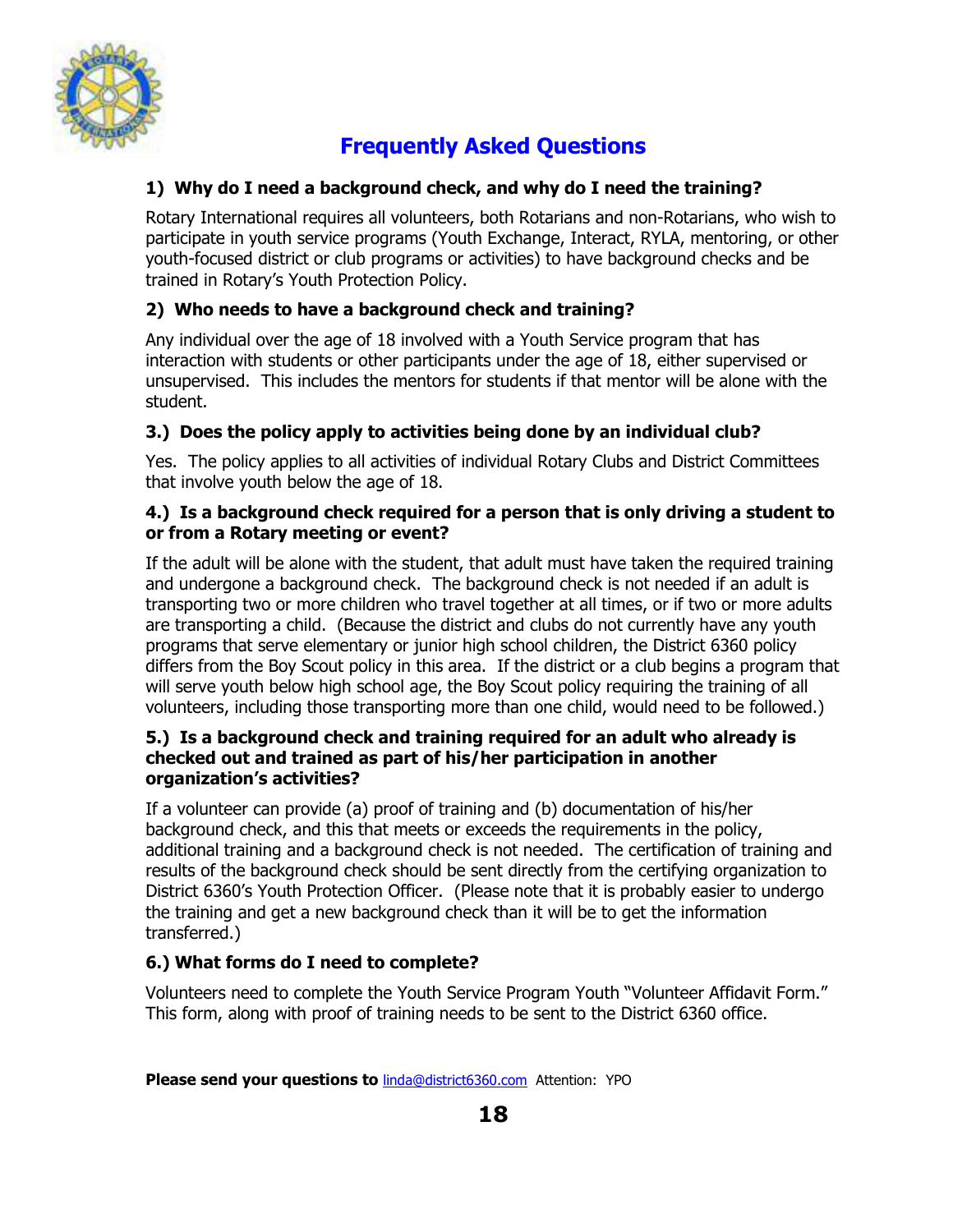

#### **ALLEGATION REPORTING PROCEDURES**

Rotary District 6360 is committed to protecting the safety and well-being of all Youth Service Program participants and shall not tolerate their abuse or harassment. All allegations of abuse or harassment will be taken seriously. What should volunteers do and not do when a youth reports an incident of abuse or sexual harassment? The following procedures give a volunteer the appropriate steps to take if a youth reports an incident of abuse or sexual harassment. If you have any questions, contact the District's Youth Protection Officer who is listed on the District Website or the District Directory.

1. Any adult to whom a Youth reports an incident of abuse or sexual harassment is responsible for following District 6360's allegation reporting procedures.

- 2. When receiving the report from a Youth, the Volunteer shall follow the following guidelines when listening to and speaking with the Youth:
	- a) Listen attentively and stay calm. Acknowledge that it takes a lot of courage to report abuse. It is appropriate to listen and be encouraging.
	- b) Do not express shock, horror, or disbelief.
	- c) Assure privacy but not confidentiality. Explain that you will have to tell someone about the abuse/harassment to make it stop and to ensure that it doesn't happen to other youth.
	- d) Get the facts, but don't interrogate. Ask the youth questions that establish what was done and who did it. Reassure the youth that she/he did the right thing in telling you. Avoid asking "why" questions. Remember your responsibility is to report the youth's story to the proper authorities.
	- e) Be non-judgmental and reassure the youth. Do not be critical of anything that has happened or anyone who may be involved. It is especially important not to blame or criticize the youth. Assure the youth that the situation was not their fault and that they were brave and mature to come to you.
	- f) Make a written record of the meeting. Keep a written report of the conversation with the youth as soon after the report as you can, including the date and time of the conversation. Use the youth's words, and record only what has been told to you.
- 3. When receiving the report from a Youth, the Volunteer shall protect the Youth:
	- a) Ensure the safety and well-being of the youth.
	- b) Remove the youth from the situation immediately and all contact with the alleged abuser or harasser.
	- c) Give reassurance that this is for the youth's own safety and is not a punishment.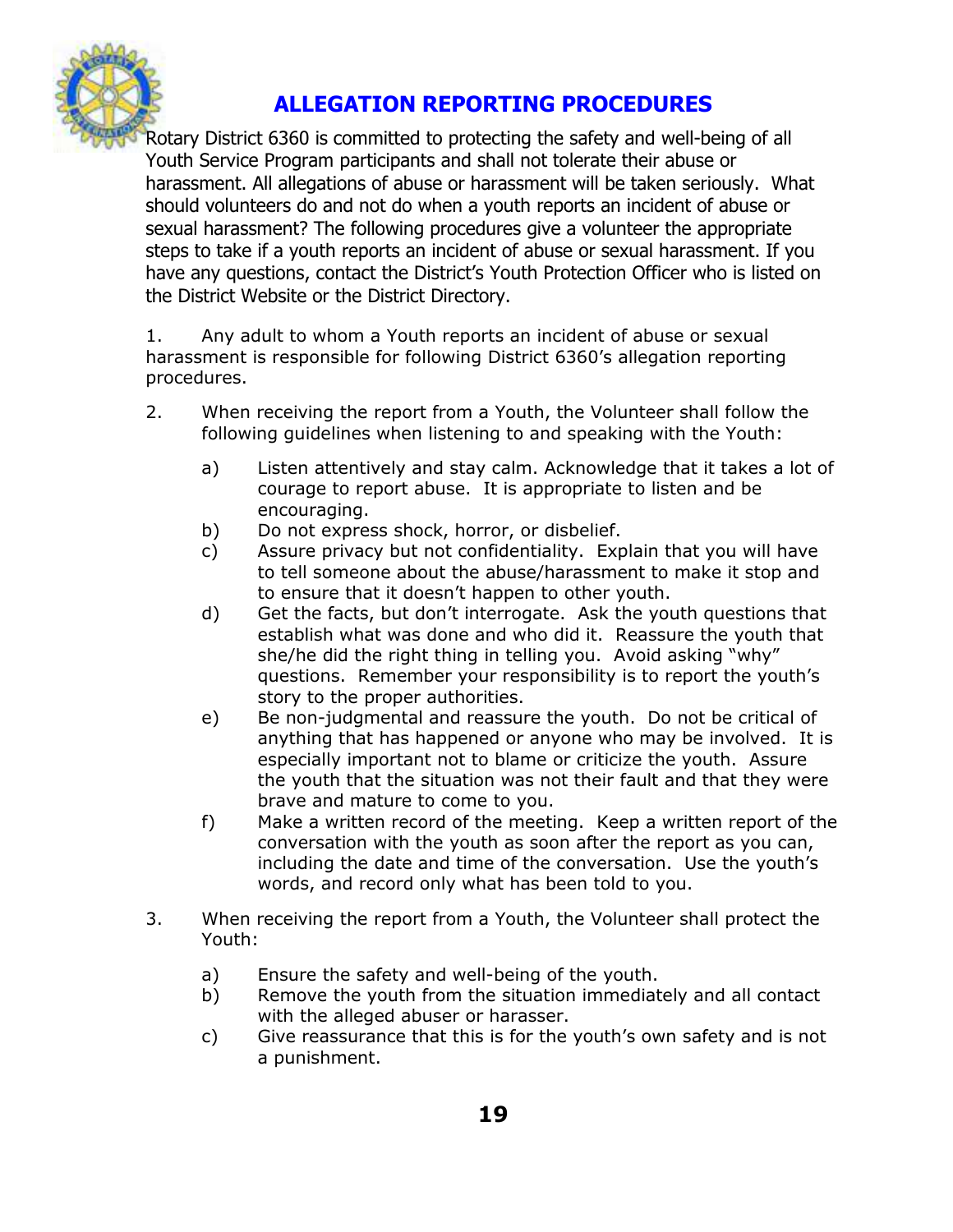

The adult to whom the Youth reported the abuse or harassment should not contact the alleged offender.

- When receiving the report from a Youth, the Volunteer shall:
	- a) Immediately report all cases of child abuse or harassment to the appropriate police department,
	- b) Report to all cases of child abuse or harassment Appropriate District, Club, and Rotary International Officials,
	- c) Immediately after reporting the child abuse or harassment to the police, notify the District 6360 Youth Protective Officer, and the local Club President.
- 6. The Youth Protection Officer shall immediately notify the District Governor and Chairperson of the committee having responsibility for the youth. The reporting Rotarian shall provide the responding police officer's name to the Youth Protection Officer. The Chairperson may advise the Committee Counselor responsible for the youth. If the allegation involved any of these Rotarians, the notification to that person will not be made.
- 7. The District Governor shall notify Rotary International with 72 hours of the reported child abuse or harassment. In the absence of the District Governor, or if that officer is involved, the District Youth Protective Officer will notify Rotary International within the prescribed time.
- 8. Confidentiality
	- a) Care shall be taken to protect the rights of both the victim and the accused during the investigation.
	- b) Do not tell anyone about the report other than those required by this policy and procedure.
- 9. The Youth Protection Officer (YPO) shall ensure that the following steps are taken immediately following a child abuse or harassment report:
	- a) Ensure that the adult to whom the youth reports the abuse follow this allegation reporting procedure;
	- b) Confirm that the youth has been removed from the situation immediately and all contact with the alleged abuser or harasser has been suspended;
	- c) Contact the law enforcement agency receiving the report to verify the report was made as required and determine what the District can do to assist;
	- d) If the law enforcement agency is not going to investigate, the YPO shall arrange for an independent, non-Rotarian, qualified investigator to conduct an independent investigation into the allegations. Not all allegations of inappropriate behavior may be criminal; nevertheless, the Youth's safety is always the District's top priority;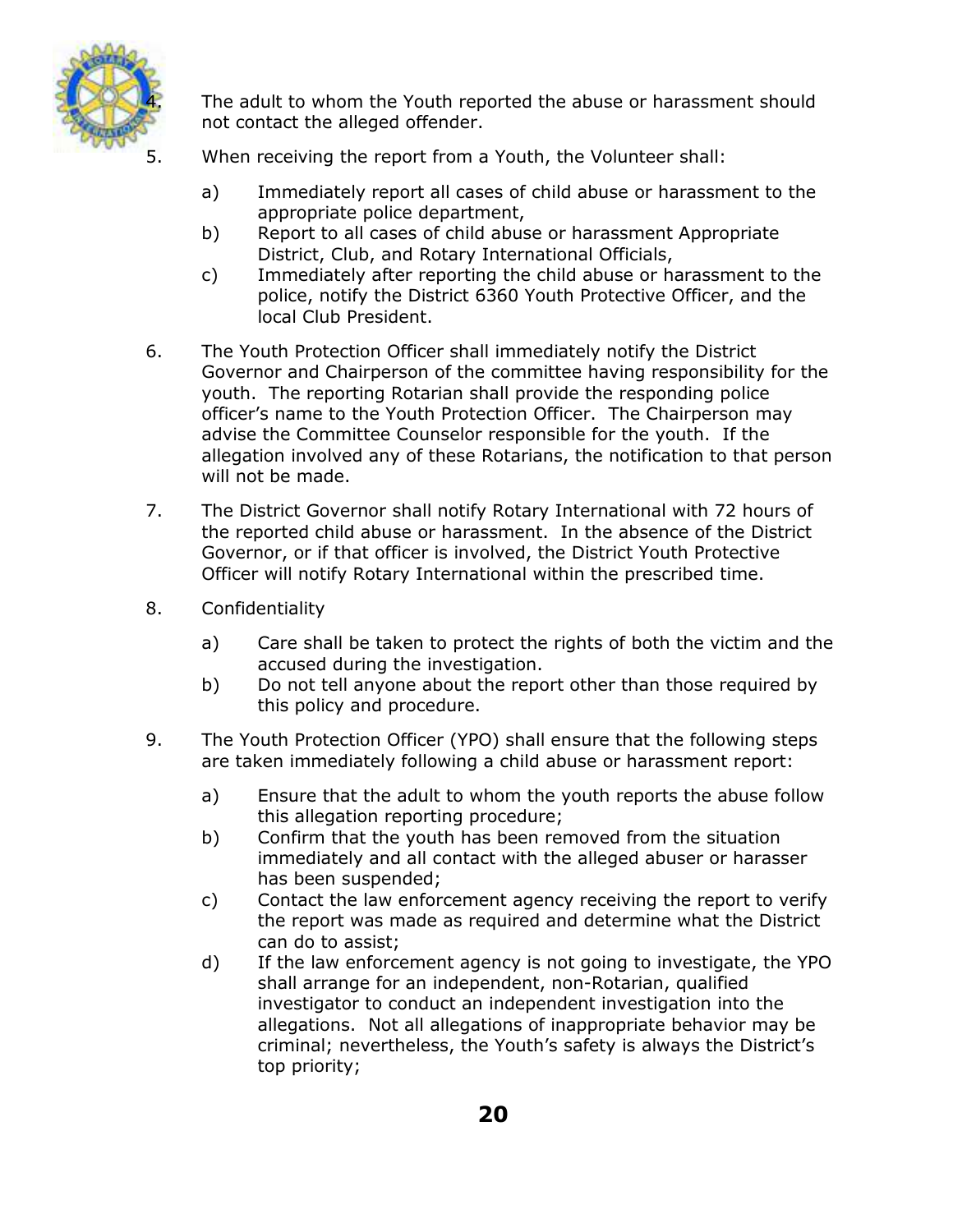

- e) If the YPO conducts an independent investigation in lieu of a police investigation, a complete written report will be forwarded to the attorney for District 6360. During the investigation the YPO will be responsible to keep the attorney for District 6360 apprised of the status of the investigation. The attorney for District 6360 will be responsible for providing appropriate information and counsel to the District Governor and Club President;
- f) Ensure the youth receives support services, and offer the youth an independent counselor to represent the interests of the youth. Such services may be available through the local school district, police department, or crime victim advocates.
- 10. The District Governor or his/her designee shall:
	- a) Contact the Youth's parents or legal guardian.
	- b) If the Youth is away from home provide the Youth with the option of either staying in the United States or returning home. If the youth wishes to return home the law enforcement organization investigating the accusation should be contacted and given an opportunity to obtain investigative information prior to departure;
	- c) Ensure that the alleged abuser or harasser has been removed from all contact with the specific youth and other youth while investigations are being conducted; and

Cooperate with the police or legal investigation.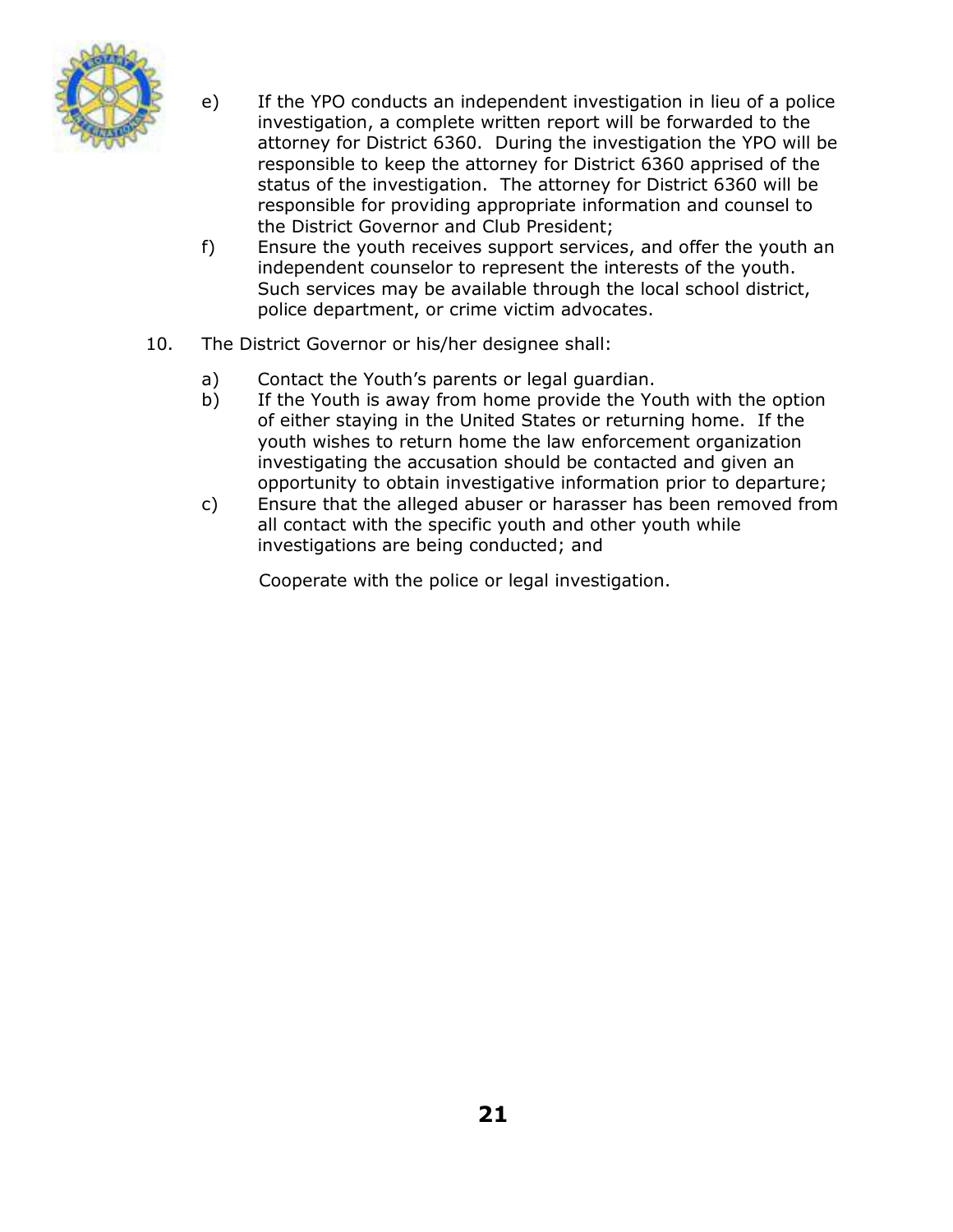

#### **Club and Committee Compliance Certification**

Under the District 6360 Youth Protection Policy, the president of a club participating in any District Youth Service Program shall certify to the district by July 31 that the club will comply with the District Youth Protection Policy for the current Rotary year. Also, chairs of district committees that provide youth programs where committee member responsibilities include direct and regular contact with youth, or as otherwise required in the District Youth Protection Policy or District Governor, shall certify to the District Governor that the committee will comply with the District Youth Protection Policy by July 31 of each Rotary year.

| President's Names and the contract of the contract of the contract of the contract of the contract of the contract of the contract of the contract of the contract of the contract of the contract of the contract of the cont |                                                                             |                                                              |  |
|--------------------------------------------------------------------------------------------------------------------------------------------------------------------------------------------------------------------------------|-----------------------------------------------------------------------------|--------------------------------------------------------------|--|
|                                                                                                                                                                                                                                |                                                                             |                                                              |  |
|                                                                                                                                                                                                                                |                                                                             |                                                              |  |
|                                                                                                                                                                                                                                |                                                                             |                                                              |  |
| Committee Chair <u>Committee Chair</u>                                                                                                                                                                                         |                                                                             |                                                              |  |
|                                                                                                                                                                                                                                |                                                                             |                                                              |  |
|                                                                                                                                                                                                                                |                                                                             |                                                              |  |
|                                                                                                                                                                                                                                | <b>CLUB CERTIFICATION</b>                                                   |                                                              |  |
| (Print Legibly Club President's Name)                                                                                                                                                                                          | confirm that the Rotary                                                     |                                                              |  |
|                                                                                                                                                                                                                                |                                                                             |                                                              |  |
| <b>Example 2018</b> Rotary year.                                                                                                                                                                                               |                                                                             |                                                              |  |
| <b>Club President's Signature</b>                                                                                                                                                                                              |                                                                             | <b>Date</b>                                                  |  |
|                                                                                                                                                                                                                                | <b>DISTRICT COMMITTEE CERTIFICATION</b>                                     |                                                              |  |
| <b>District</b><br>(Print Legibly District Committee Chair's Name)                                                                                                                                                             |                                                                             |                                                              |  |
| during the                                                                                                                                                                                                                     | Committee will comply with the <b>District 6360</b> Youth Protection Policy |                                                              |  |
| Rotary year.                                                                                                                                                                                                                   |                                                                             |                                                              |  |
|                                                                                                                                                                                                                                |                                                                             |                                                              |  |
| <b>District Committee Chair's Signature</b>                                                                                                                                                                                    |                                                                             | Date                                                         |  |
| Please return to the District Office upon completion:<br>Rotary District 6360<br>316 Beech Street<br>Charlotte, MI 48813                                                                                                       |                                                                             | linda@district6360.com<br>517-543-3041<br>Fax (517) 543-3041 |  |
|                                                                                                                                                                                                                                | - -                                                                         |                                                              |  |

**22**